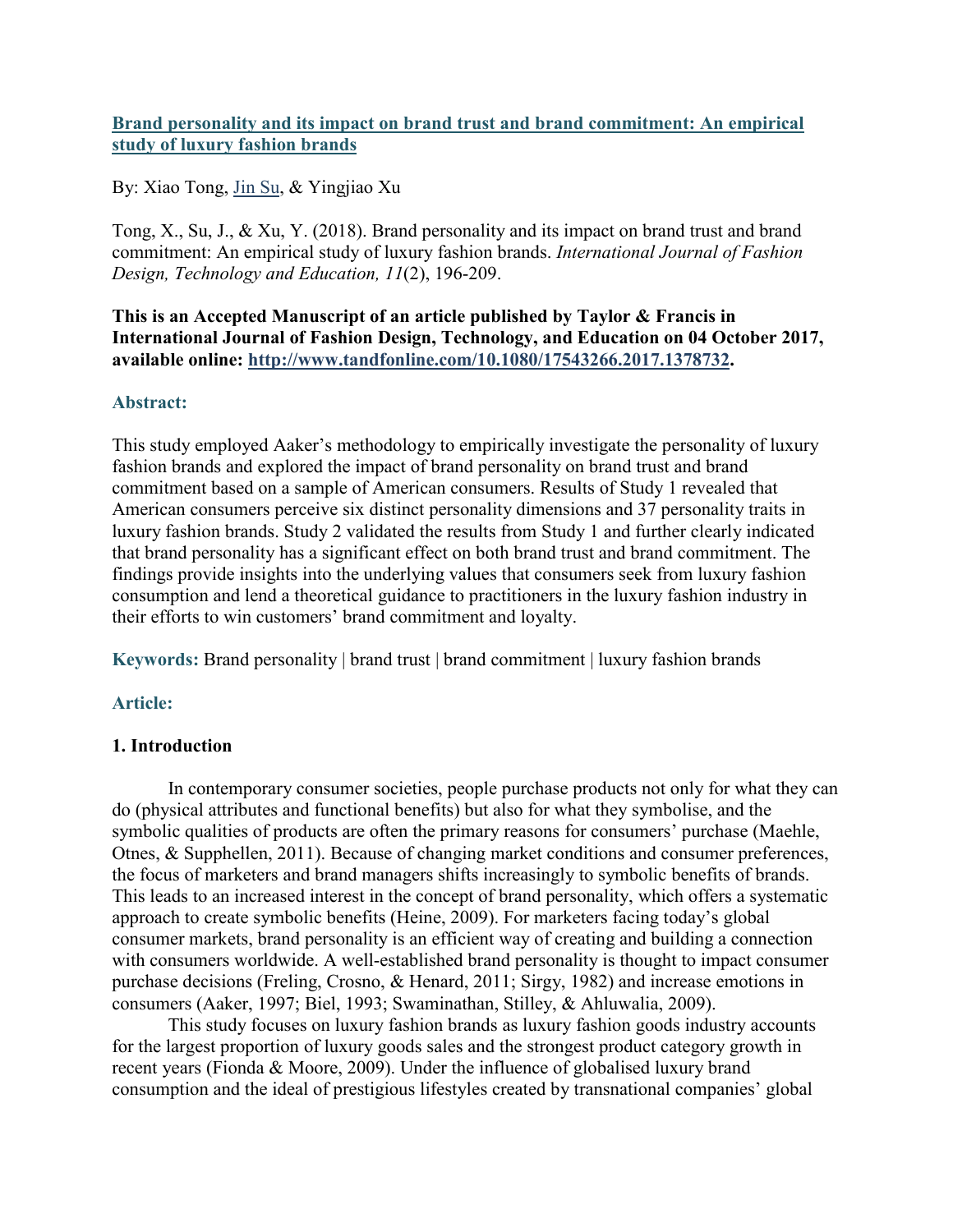marketing efforts, consumers around the world are increasingly sharing and valuing the symbolic and emotional meanings of well-known luxury fashion brands (Kim, Ko, Xu, & Han, 2012). Despite the significance and the growth of the luxury fashion goods sector, the investigation into contemporary brand management strategies and practices associated with luxury fashion brands has received limited empirical exploration within the research literature (Fionda & Moore, 2009; Kim et al., 2012). Although luxury fashion brands are characterized with strong symbolic benefits that often even exceed their functional benefits and refer to a large extent human personality traits (Vigneron & Johnson, 2004), the symbolic meaning of luxury remains largely unexplored and there exists no integrated personality concept for luxury fashion brands within the academic literature. Previous studies have suggested that personality perceptions may vary by product category and that specific brand personality dimensions are associated with particular product categories (Arora & Stoner, 2009; Cui, Albanese, Jewell, & Hu, 2008; Kaplan, Yurt, Guneri, & Kurtulus, 2010; Valette-Florence & De Barnier, 2013). Furthermore, there is a scarcity of research on the consequences of brand personality in the luxury fashion context.

This research takes a consumer perspective to examine the personalities that are specifically associated with luxury fashion brands and tests the applicability of Aaker's (1997) brand personality framework in the context of luxury fashion brands. It also further investigates the consequences of luxury fashion brand personality. More specifically, it aims to answer two research questions:

Q1. Are luxury fashion brands perceived to possess personalities as posited by Aaker (1997)? If so, what are the underlying personality dimensions of luxury fashion brands?

Q2. Does the personality of luxury fashion brands impact consumer brand trust and brand commitment?

The paper is structured as follows. In the following section, we provide the relevant literature review on brand personality and global luxury fashion brand market. Then, we present the two studies conducted to answer the above research questions. Study 1 identifies brand personality dimensions within the luxury fashion brands category by using the brand personality framework developed by Aaker (1997). Study 2 validates the results from Study 1 and tests the relationships between brand personality and two dependent variables, brand trust and brand commitment, within the luxury fashion brands context. Finally, we discuss the theoretical and substantive implications of the results and findings of both studies.

## **2. Literature review**

#### 2.1. Brand personality in brand management

Anthropomorphic theory and the theory of the 'extended self' developed by Belk (1988) offer an explanation for why people tend to grant human qualities to brands (Aggarwal & McGill, 2007; Maehle et al., 2011; Sung & Kim, 2010). Anthropomorphising non-human objects, and a brand in particular, is a natural tendency, because people try to explain objects in terms of their own experiences and conceptions (Aggarwal & McGill, 2007). Anthropomorphising makes nonhuman products seem more human-like and more familiar; thus, consumers gain comfort and reassurance when interacting with products they have anthropomorphised. Previous studies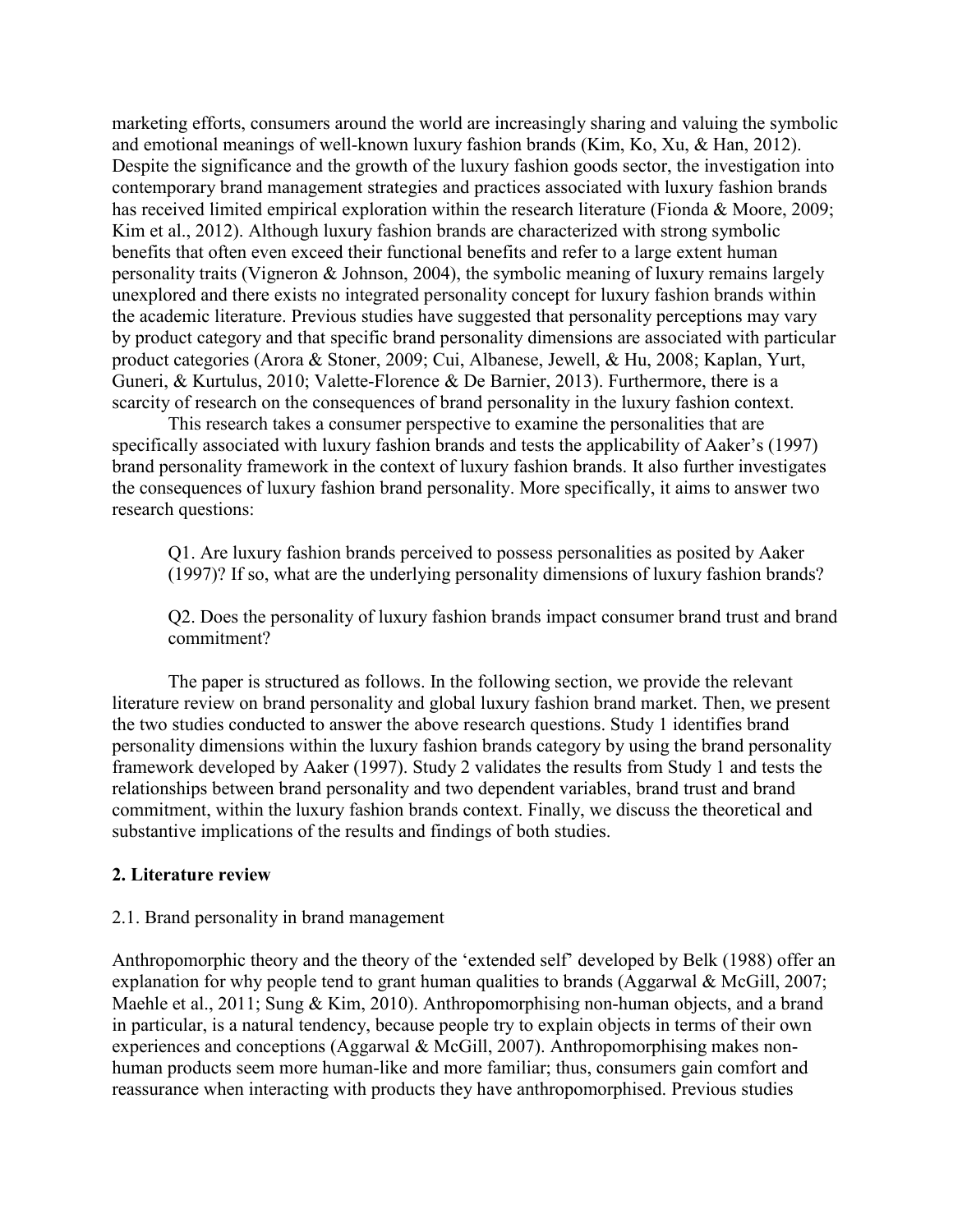asserted that consumers find it natural to build relationships with brands (Fournier, 1998) and to imbue them with different personality characteristics, such as 'elegant' or 'confident'; thus, brand personality serves the symbolic and emotional function (Aaker, 1997; Plummer, 2000). The most widely cited definition of brand personality, 'the set of human characteristics associated with a brand' (Aaker, 1997, p. 347), outlines who a brand is as a 'personage' and/or 'character'. The theory of the 'extended self' developed by Belk (1988) maintains that 'possessions are a major contributor to and reflection of our identities' (p. 139). Brand personality enables consumers to identify themselves with a brand and to express their own personality through the brand, as individuals tend to consider possessions to be part of their 'self' (Azoulay & Kapferer, 2003; Belk, 1988). Brand personality serves a symbolic or self-expressive function, and the symbolic meaning and emotional ties help create and build meaningful consumer–brand relationships (Aaker, 1999; Sung & Kim, 2010). Consumers purchase and use brands to meet their needs, to create, reinforce, and communicate their personalities, and to form their self–brand connections which facilitate consumer's expression of their actual or ideal dimensions of the self (Belk, 1988; Escalas & Bettman, 2005; Sung, 2011; Sung & Kim, 2010; Sung & Tinkham, 2005).

#### 2.2. Measurement and dimensions of brand personality

In contemporary business environment, factors such as continuous branding innovation in marketing and the known effects of personality on behaviour in general serve to stimulate interest in the symbolic meaning of human traits that consumers attribute to brands as a result of the creation of consumer–brand relationship and emotional attachments. Aaker (1997) conducted an extensive research on brand personality by carefully selecting 37 brands from various product categories and adopting a lexical approach. In her research, by having 631 respondents rate each of the 37 brands on 114 personality traits, Aaker (1997) developed a 42-item measurement scale of brand personality. The brand personality scale of Aaker (1997) is a framework to describe and measure the 'personality' of a brand in five core dimensions, each divided into a set of facets. The five core dimensions and their facets are Sincerity (down-to earth, honest, wholesome, and cheerful), Excitement (daring, spirited, imaginative, and up-to-date), Competence (reliable, intelligent, and successful), Sophistication (upper-class and charming), and Ruggedness (outdoorsy and tough). Furthermore, Aaker found that the framework of these five brand personality dimensions, as represented by the 42-item scale, is reliable, valid, and generalisable, and appears to best explain the way American consumers perceive brands across symbolic and utilitarian product and service categories. Aaker's (1997) work has been considered as widely applicable, widely cited, and arguably most influential research on brand personality scale (Cui et al., 2008; Kaplan et al., 2010).

Some studies have begun with Aaker's methodology and provided unique variations that were drawn from a particular market context. For example, adopting Aaker's framework, Ekinci and Hosany (2006) revealed that Aaker's methodology can be applied to tourism destinations. Kaplan et al. (2010) examined the applicability of Aaker's brand personality concept for city brands and concluded that brand personality dimensions are applicable to place brands. Kim, Baek, and Martin (2010) studied dimensions of news media brand personality, guided by Aaker's brand personality study. Tong and Su (2014) revealed that Aaker's methodology can be applied to sportswear brands.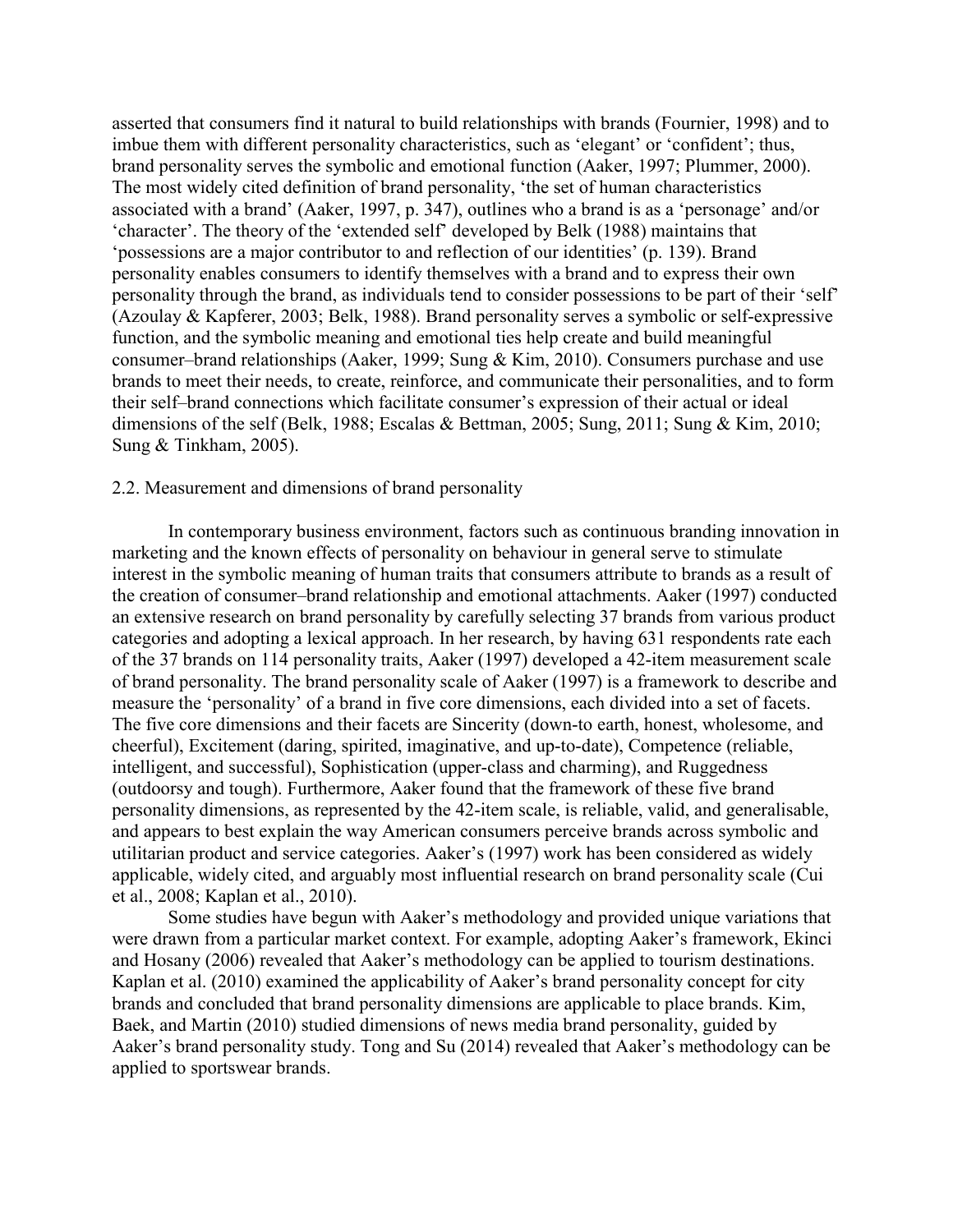While accepting the importance of Aaker's work, a few researchers have also sought to develop factor models of brand personality. For example, Bosnjak, Bochmann, and Hufschmidt (2007) developed a 20-item instrument and a 4-factor structure (including drive, conscientiousness, emotion, and superficiality) in the German cultural domain. Geuens, Weijters, and De Wulf (2009) developed a measure for brand personality which consists of 12 items and 5 factors (activity, responsibility, aggressiveness, simplicity, and emotionality).

All of the analyses by Aaker (1997) involving the brand personality framework were aggregated across a wide variety of product categories (Austin, Siguaw, & Mattila, 2003). Similarly, most of the studies after Aaker (1997) measured brand personality on an aggregate level across multiple brands of different product categories (Aaker, Benet-Martínez, & Garolera, 2001; Bosnjak et al., 2007; Geuens et al., 2009; Milas & Mlačić, 2007; Sung & Tinkham, 2005). However, studies suggested that personality perceptions may vary by product category and different settings, and that specific brand personality dimensions are associated with particular product categories (Arora & Stoner, 2009; Kaplan et al., 2010; Kim et al., 2010; Valette-Florence & De Barnier, 2013). Valette-Florence and De Barnier (2013) pointed out the advantages of focusing on a specific area of application in brand personality research: the more exact semantics of items, facets and dimensions, directly related to the area investigated. Motivated by the prior studies that justify creating an appropriate scale and specific personality traits in particular sectors (Arora & Stoner, 2009; Kaplan et al., 2010; Kim et al., 2010; Tong & Su, 2014; Valette-Florence & De Barnier, 2013), in this paper, we seek to define brand personality measurement scales adapted to a particular product category – luxury fashion brands.

#### 2.3. Global luxury fashion brands

The global luxury brand market has been growing steadily during the last two decades, along with the gradual expansion of the scope of its market, the ever-expanding offer of luxury categories, a rapid growth in emerging markets, and the recent increasing young consumers' luxury consumption worldwide (Amatulli & Guido, 2011; Kang & Park, 2016; Shukla, Banerjee, & Singh, 2016). Luxury fashion goods comprise apparel, accessories, handbags, shoes, watches, jewellery, and perfume, for which just the mere use or display of a particular brand brings prestige to the owner and functional utility becomes a side issue (Amatulli & Guido, 2011). Luxury fashion sector counts for a major proportion of global luxury goods sales and is one of the product categories with the strongest growth during recent years (Fionda & Moore, 2009). Within the luxury fashion sector, there are many unique characteristics including the speed of change as well as the scale and number of fashion items that are marketed using a single luxury brand name. As such, the branding and marketing of luxury fashion brands are more complex and costly than other sectors (Fionda & Moore, 2009). Luxury fashion brand is distinctive, it invariably operates as an experiential brand, and it functions as a means of creating and communicating an identity for the brand user (Fionda & Moore, 2009; Kang & Park, 2016; Shukla et al., 2016).

Luxury can be defined from a consumer perspective or from a product/brand's point of view (Fionda & Moore, 2009). Vigneron and Johnson (2004) defined luxury goods as goods for which the simple use or display of a particular branded product brings esteem to the owner, apart from any functional utility. Vigneron and Johnson (1999) explored the presence of personal and interpersonal effects for the consumption of luxury brands. They identified five values (conspicuous, unique, social, emotional, and quality) of prestige combined with five relevant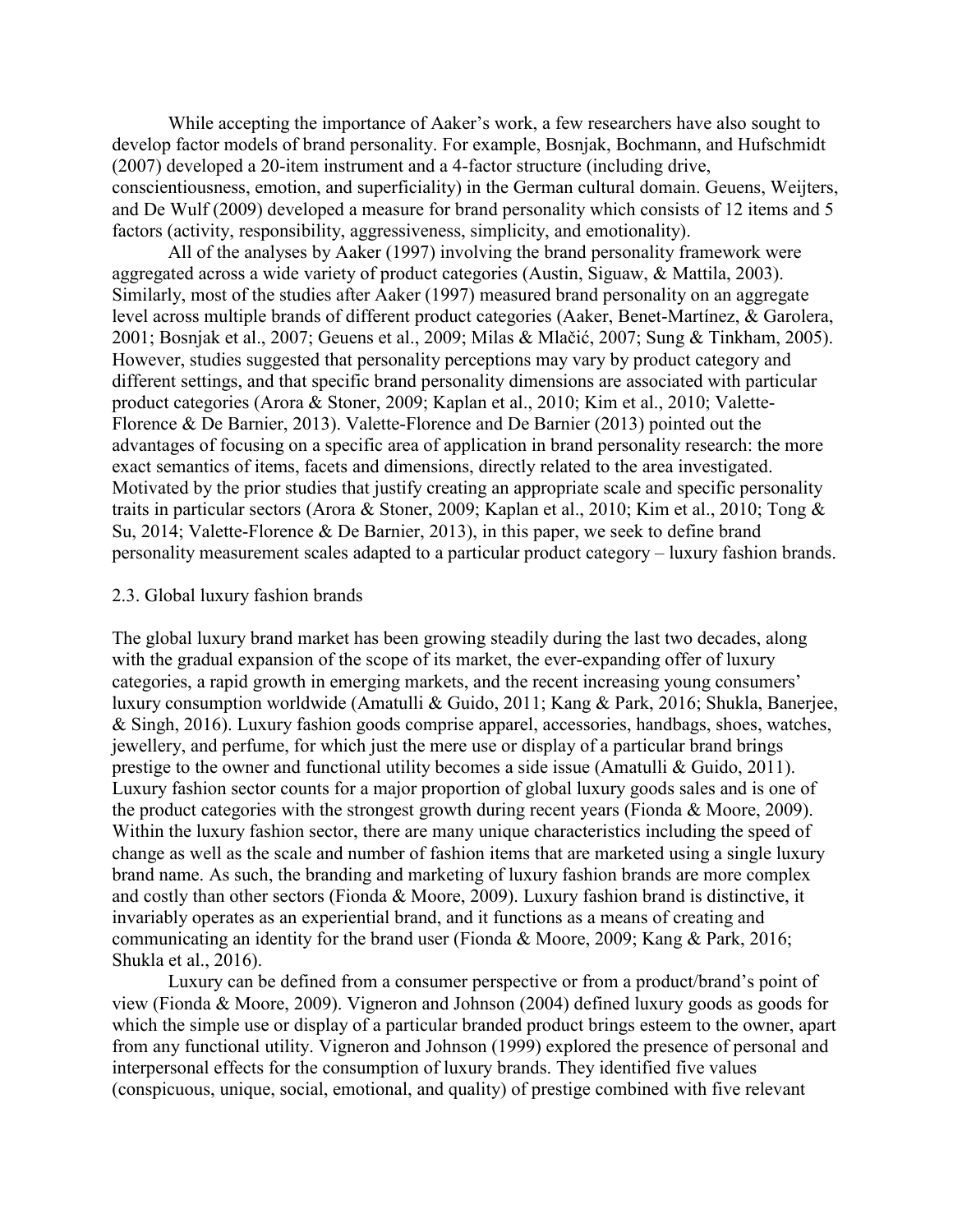motivations (veblenian, snob, bandwagon, hedonist, and perfectionism). From a consumer perspective, the key identifiers of luxury brands are high quality, expensive and non-essential products and services that appear to be rare, exclusive, prestigious, and authentic, and offer high levels of symbolic and emotional/hedonic values through customer experiences (Kang & Park, 2016; Shukla et al., 2016; Tynan, McKechnie, & Chhuon, 2010).

In line with Belk's (1988) work on the extended self, which addresses the importance of possessions in contemporary consumption and consumers' feelings about possessions as a key contributor and reflection of their identities, previous research on luxury brands recognizes that consumers can derive subjective intangible benefits from luxury goods beyond their functional utility, while additional motivations to purchase them include their higher levels of quality and authenticity (Kang & Park, 2016; Shukla et al., 2016; Vigneron & Johnson, 1999). Similar to the situation with other consumer goods and brands, perceptions of the personality traits of luxury fashion brands can be formed and influenced by the direct and/or indirect contact that the consumer may have had with luxury fashion brands. Personality traits can be associated with brands in a direct way, through corporate reputation, product quality, shopping, and usage experience (Aaker, 1997; Plummer, 1985). In an indirect manner, personality traits can be attributed to brands through marketing programmes such as advertising, fashion shows, public relations, direct marketing, and celebrity endorsement. Keller (2009) highlighted the need and significance of managing luxury brand equity by developing and strengthening luxury brands' distinctive personality. Keller indicated that 'many luxury brands have association of sophistication as part of their positioning, but also often competence or even excitement' (2009, p. 296). Therefore, identifying the personality associated with luxury fashion brands is imperative to understand the consumer–brand relationship within luxury fashion brands context.

# **3. Study 1: identification of personality of luxury fashion brands**

The aim of Study 1 is to identify personality dimensions for luxury fashion brands. This study follows the approach employed by Aaker (1997) in her study of brand personality framework.

# 3.1. Method

## 3.1.1. Selection of brand personality attributes

The selection of brand personality attributes followed a three-step process, guided by Aaker's (1997) brand personality study. In the first step, to ensure familiarity and relevance, a freeassociation task was conducted to generate a list of personality attributes for luxury fashion brands. Eighty-two undergraduate students at a large US university were invited to participate in this free-association activity. Although college students are not traditionally the target market for luxury products, young consumers, including college students, are gaining more attention from luxury brands due to their strong spending power and their recent spending on luxury items (Giovannini, Xu, & Thomas, 2015; Silverstein & Fiske, 2003). These students were asked to use words to describe the human characteristics associated with one of the luxury fashion brands that they are familiar with. To assist the students in identifying a luxury fashion brand and also to avoid using a non-luxury brand for this exercise, a list of 12 luxury fashion brands was provided to the students to choose from. This top luxury fashion brand list was compiled by referring to several sources including Bloomberg Businessweek, Pinterest, fashion websites, and students'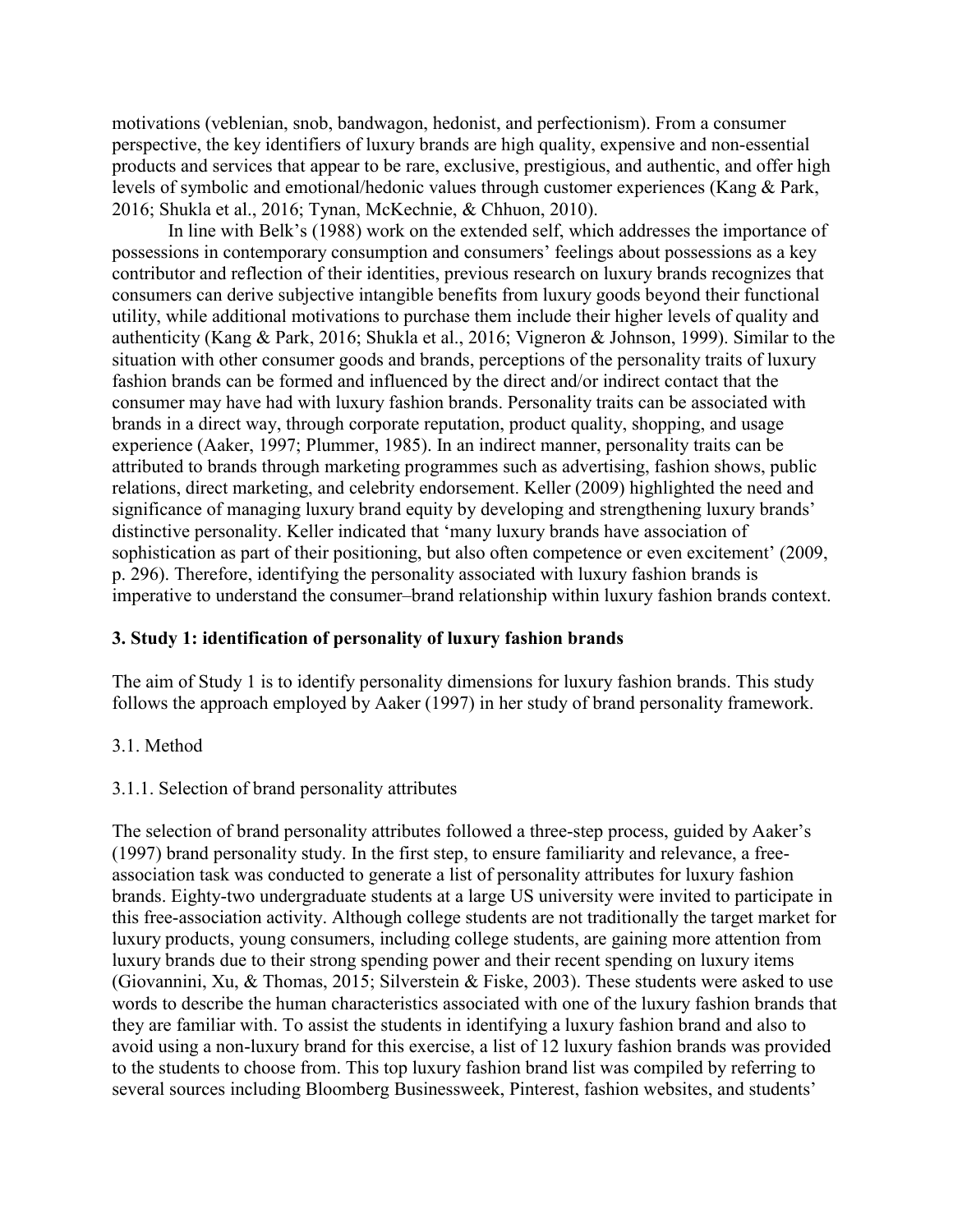inputs. The following brands were on the list: Louis Vuitton, Hermes, Rolex, Chanel, Gucci, Prada, Cartier, Burberry, Christian Dior, Versace, Armani, and Fendi. A total of 197 personality attributes were generated as a result of this free-association exercise.

The second step involved incorporating the 42 original personality traits proposed by Aaker (1997) into this 197-trait list. The 42 attributes were compiled and developed from diverse sources such as the Big Five personality factors and other refined scales used by academics and practitioners (Sung & Tinkham, 2005). Finally, from this list of 239 personality attributes, the researchers checked for and deleted items that were redundant, ambiguous, or irrelevant to fashion brands. This resulted in a final set of 67 traits used to examine luxury fashion brands' personality.

#### 3.1.2. Sample and procedure

As the aim of Study 1 is to investigate personality characteristics associated with luxury fashion brands and is exploratory in nature, a generalisable sample is not required (Yin, 1989). A convenience sample of students enrolled at three large universities in the US (one from the North, one from the Southeast, and one from the South) was used for this study.

In the luxury market, there is evidence that the 'luxury newcomers' (mainly Generation Y) represent a big opportunity for luxury retailers to grow their business, due to their large population and growing purchasing power (Giovannini et al., 2015). These young consumers are less brand loyal, but they are willing to experiment with luxury brands (Jay, 2012). While these young aspirational consumers may not be able to afford all of the luxury they want, they are familiar with the brands and have developed a taste for the luxury. A total of 421 students participated in the survey. The majority of participants were between the ages of 19–21 (96%), were female (67%), and had purchased luxury fashion products before (69%). The most prevalent ethnic group was Caucasian (72%), followed by African-American (14%), Asian (9%), and Hispanic or Latino (2%).

At the beginning of the survey, the same group of luxury fashion brands (12 brands) used in the brand personality attributes selection process were provided for the participants to choose the one that they were most familiar with. If the participant was not familiar with any of the provided brands, he/she could list one that he/she was familiar with. The ones that were not on the list but were referred to in the survey by the participants included Michael Kors, Vera Wang, Kate Spade, Tory Burch, Coach, and a few others that were not considered as luxury fashion brands, such as Nike, American Apparel, and Express. Eight surveys were removed from the data-set due to referring to a non-luxury fashion brand. This resulted in a total of 413 surveys included for further data analysis. After identifying a familiar luxury fashion brand, the participants were asked to rate the extent to which each personality trait described their most familiar luxury fashion brand on a 5-point scale  $(1 = not at all descriptive and 5 = extremely$ descriptive). The following instructions were given to the participants before they answered questions regarding the personality of the chosen familiar brand:

In this section, we are interested in finding out your perception of human personalities associated with your most familiar luxury fashion brand as identified in Question 1. While evaluating the following set of attributes, please ask yourself, 'If this luxury fashion brand was a person, how would I describe him/her?'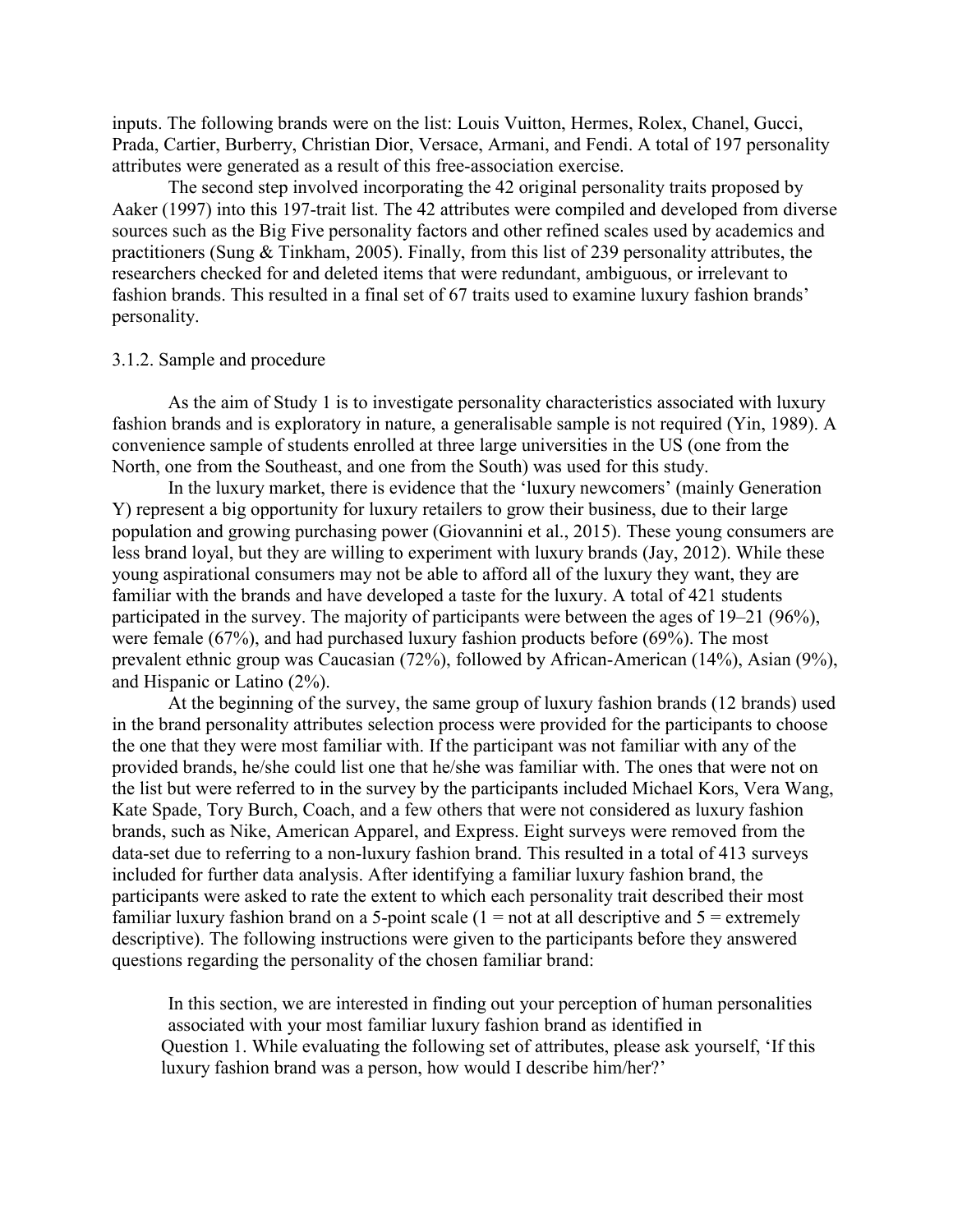## 3.2. Data analysis and results

An exploratory factor analysis (EFA) with maximum likelihood extraction and varimax rotation method was conducted to identify the dimensions that capture the personality traits of luxury fashion brands. The results of the EFA ( $n = 413$ ) indicated that there were 16 factors with eigenvalues larger than 1. However, the variance explained by each additional factor was dramatically dropped after the first eight factors. The scree plot also flattened out after the first eight factors. For each of the eight factors, items were selected if their communalities were greater than 0.30 and factor loadings were greater than 0.40 (Churchill, 1979; Hair, Black, Barry, Anderson, & Tatham, 2006). Items loaded on more than one factor at 0.40 or greater were assigned to the factor with the highest loading. All the items loaded on the factors were checked for meaningfulness and fit with the remaining items on the same factor (Aaker, 1997; Kim et al., 2010). Two items were removed from the factor that they had greater than 0.40 loading on due to 'not fitting with the remaining items on the factor in meaning'. Two factors were removed from the final model as the items loaded on the factor did not seem to go together meaningfully. As a result, 37 items were included in the six-factor model. The resulted six factors accounted for approximately 35% of the total variance. The following is a list of the six factors measuring the personality of luxury fashion brands. Table 1 shows the EFA results of the six factors extracted and the items loaded on each factor.

- (1) Prestigious: this is the most important personality dimension for luxury fashion brands including items such as wealthy, upscale, and superior.
- (2) Competent: this personality dimension suggests that luxury fashion brands are associated with expertise and quality including traits such as reliable, refined, and authentic.
- (3) Sociable: this personality dimension refers to characteristics such as friendly, spirited, and sociable.
- (4) Unique: this personality dimension emphasises the importance of creative excellence in luxury fashion products including traits such as artistic, adventurous, and creative.
- (5) Snobby: this is the negative personality dimension for luxury fashion brands including items such as greedy, haughty, and snobby.
- (6) Romantic: this personality dimension suggests that luxury fashion brands are associated with romance and love including attributes such as sensual, sexy, and secure.

Aaker (1997) argued that personality dimension may contain sub-dimensions, called facets. Following the process used by Costa and McCrae (1992), a facet identification step was also included in this study. Identification of facets within the six factors was carried out by means of EFA with maximum likelihood extraction and varimax rotation, performed separately for each dimension (Aaker, 1997; Aaker et al., 2001). The analysis revealed that the Prestigious factor has two facets (elegant and prestigious). No sub-dimensions were found for the remaining factors, indicating a one-dimensional structure. Figure 1 depicts the extracted brand personality traits and their corresponding facets and dimensions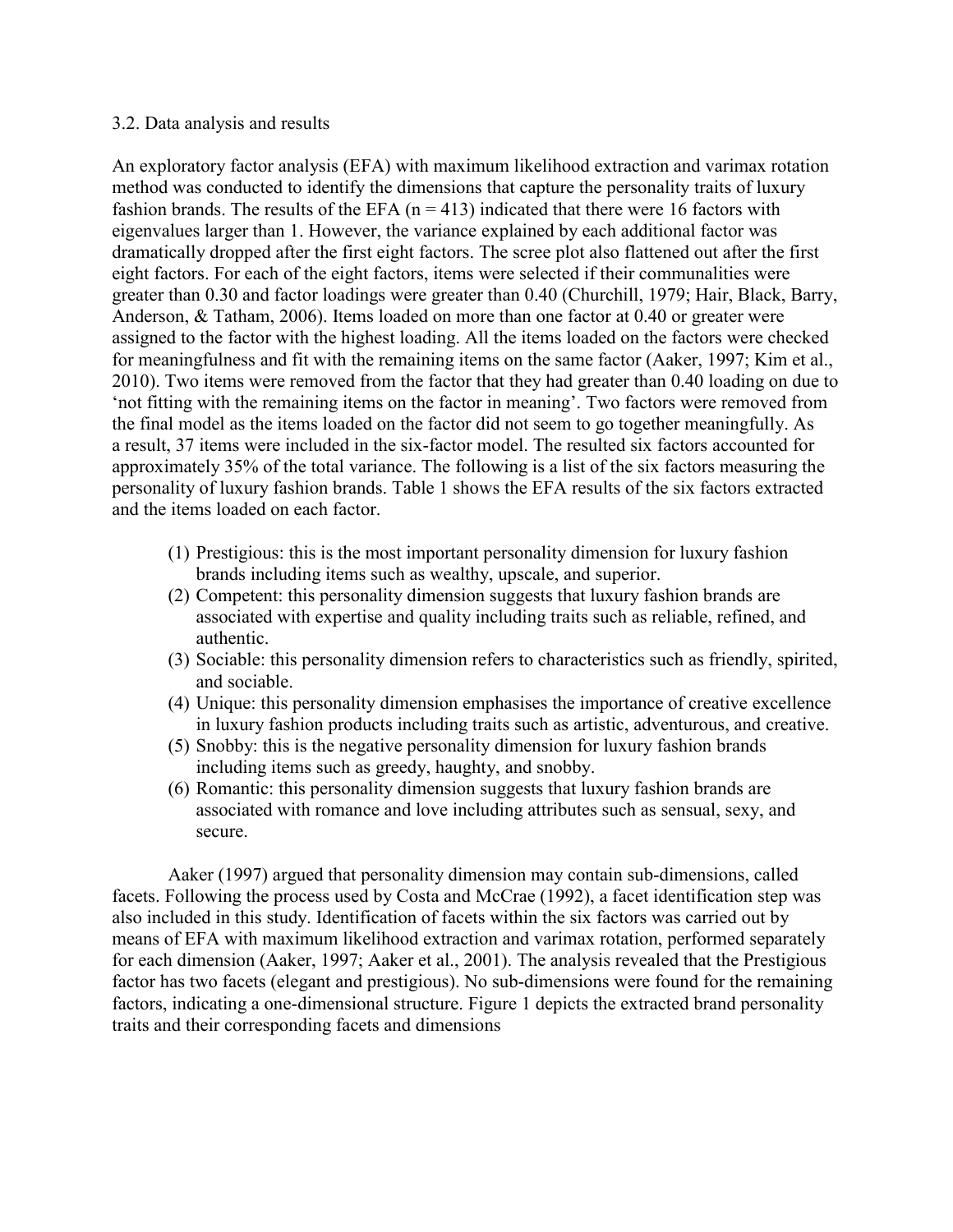| <b>Traits</b>      | <b>Prestigious</b> | Competent | Sociable | Unique  | Snobby  | Romantic |
|--------------------|--------------------|-----------|----------|---------|---------|----------|
| Wealthy            | 0.83               | 0.08      | 0.04     | 0.06    | 0.15    | $-0.04$  |
| Upscale            | 0.77               | 0.13      | 0.14     | 0.15    | 0.14    | 0.02     |
| <b>Expensive</b>   | 0.65               | 0.15      | $-0.08$  | 0.10    | 0.15    | 0.03     |
| Elite              | 0.61               | 0.24      | $-0.02$  | $-0.07$ | $-0.03$ | 0.07     |
| <b>Fashionable</b> | 0.54               | 0.38      | 0.15     | 0.14    | $-0.11$ | 0.16     |
| <b>Superior</b>    | 0.53               | 0.25      | 0.16     | 0.04    | 0.13    | 0.28     |
| Elegant            | 0.53               | 0.19      | 0.03     | 0.09    | 0.09    | 0.07     |
| Lavish             | 0.52               | 0.20      | 0.13     | 0.16    | 0.37    | 0.14     |
| Sophisticated      | 0.50               | 0.32      | 0.26     | 0.09    | 0.02    | 0.08     |
| Successful         | 0.47               | 0.38      | 0.34     | 0.11    | 0.03    | 0.11     |
| <b>Exclusive</b>   | 0.46               | 0.15      | 0.08     | 0.13    | 0.17    | 0.17     |
| Glamorous          | 0.45               | 0.30      | 0.07     | 0.11    | 0.11    | 0.17     |
| <b>Prestigious</b> | 0.45               | 0.35      | $-0.13$  | 0.09    | 0.15    | 0.18     |
| Powerful           | 0.44               | 0.30      | 0.11     | 0.12    | 0.14    | 0.30     |
| Sleek              | 0.43               | 0.11      | 0.13     | 0.09    | 0.01    | 0.11     |
| Quality            | 0.34               | 0.75      | 0.04     | 0.07    | $-0.04$ | 0.08     |
| Professional       | 0.26               | 0.55      | 0.21     | $-0.01$ | 0.02    | 0.10     |
| Refined            | 0.20               | 0.53      | 0.09     | 0.18    | 0.08    | 0.10     |
| Confident          | 0.36               | 0.52      | 0.04     | 0.19    | 0.04    | 0.17     |
| Reliable           | 0.14               | 0.47      | 0.16     | 0.14    | $-0.09$ | 0.12     |
| Composed           | 0.19               | 0.43      | 0.04     | 0.04    | $-0.06$ | $-0.01$  |
| <b>Mature</b>      | 0.36               | 0.42      | 0.00     | 0.04    | $-0.05$ | 0.09     |
| <b>Authentic</b>   | 0.33               | 0.42      | $-0.02$  | 0.37    | 0.02    | 0.04     |
| Sociable           | 0.19               | 0.14      | 0.58     | $-0.03$ | 0.05    | 0.26     |
| Young              | 0.02               | 0.00      | 0.53     | 0.05    | $-0.02$ | 0.00     |
| Spirited           | 0.00               | 0.09      | 0.52     | 0.26    | $-0.01$ | 0.06     |
| <b>Unique</b>      | 0.28               | 0.01      | 0.45     | 0.45    | 0.12    | 0.12     |
| <b>Friendly</b>    | 0.10               | 0.09      | 0.42     | 0.00    | $-0.10$ | 0.06     |
| <b>Sincere</b>     | 0.03               | 0.13      | 0.42     | 0.10    | 0.00    | 0.09     |
| <b>Artistic</b>    | 0.16               | 0.13      | 0.15     | 0.64    | 0.00    | 0.06     |
| <b>Adventurous</b> | 0.00               | 0.04      | 0.07     | 0.59    | $-0.01$ | 0.20     |
| <b>Ambitious</b>   | 0.20               | 0.20      | 0.05     | 0.52    | 0.01    | 0.11     |
| Creative           | 0.13               | 0.14      | 0.38     | 0.49    | $-0.03$ | 0.15     |
| Greedy             | 0.11               | $-0.08$   | $-0.02$  | 0.02    | 0.79    | 0.07     |
| Haughty            | 0.00               | 0.03      | 0.04     | 0.06    | 0.73    | 0.04     |
| Snobby             | 0.21               | $-0.03$   | $-0.04$  | $-0.02$ | 0.66    | $-0.01$  |
| Unapproachable     | 0.09               | 0.04      | 0.00     | $-0.04$ | 0.65    | 0.02     |
| Sensual            | 0.07               | 0.16      | 0.10     | 0.15    | 0.08    | 0.78     |
| Sexy               | 0.22               | 0.04      | 0.13     | 0.26    | 0.13    | 0.46     |
| <b>Secure</b>      | 0.11               | 0.25      | 0.25     | 0.17    | $-0.03$ | 0.46     |
| Romantic           | 0.21               | 0.32      | 0.27     | 0.13    | 0.06    | 0.44     |
| <b>Eigenvalues</b> | 18.68              | 4.57      | 3.31     | 2.91    | 2.11    | 1.50     |
| % of variance      | 10.51              | 7.28      | 4.69     | 4.68    | 4.48    | 3.69     |
| Cumulative %       | 10.51              | 17.79     | 22.48    | 27.17   | 31.65   | 35.34    |

Note: Factor loadings that are 0.4 or larger are set in bold.

Table 1. EFA results on personality dimensions for luxury fashion brands



Figure 1. Luxury fashion brand personality dimensions and their facets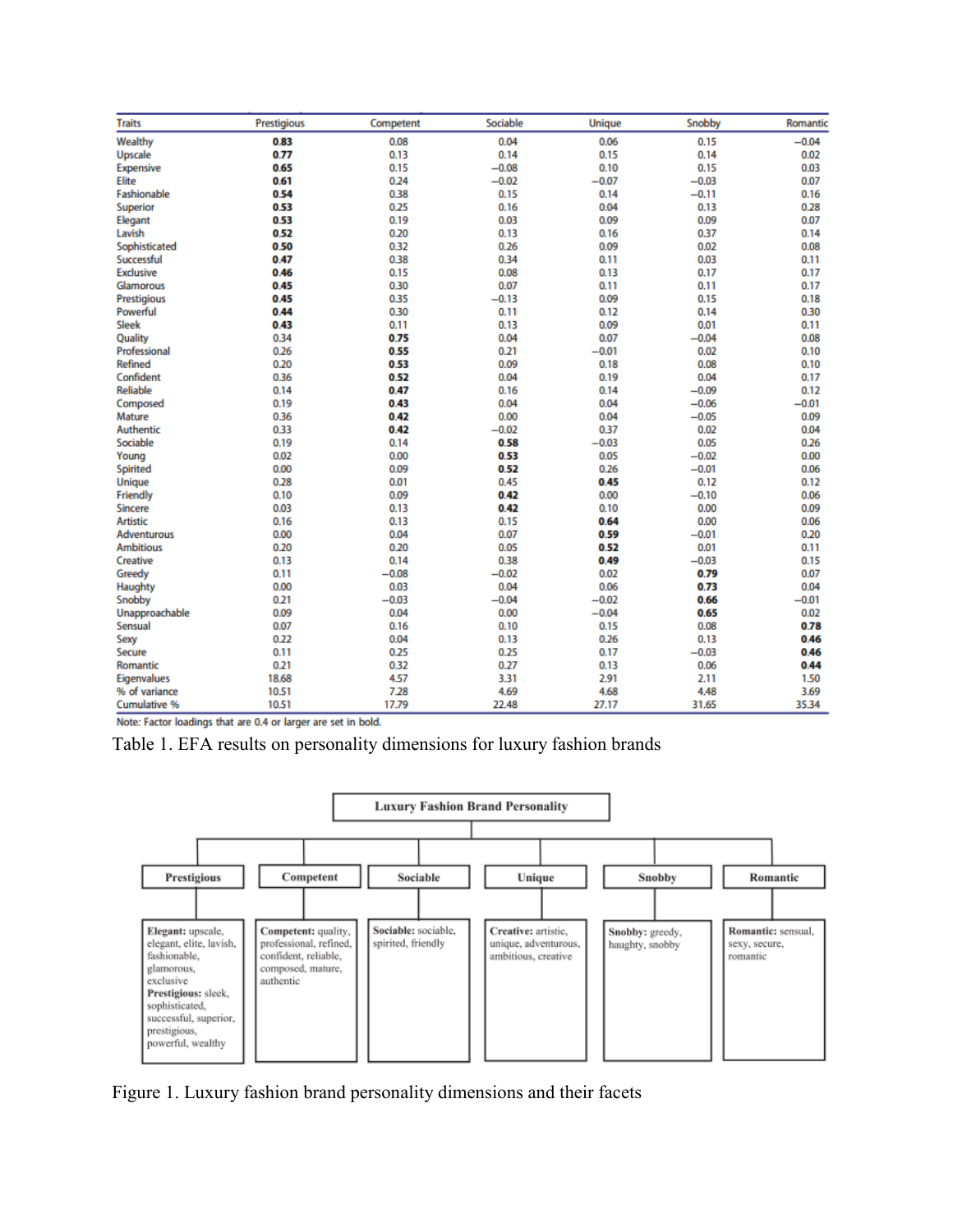## **4. Study 2: the relationships among brand personality, brand trust, and brand commitment**

The aim of Study 2 is to validate the results from the EFA of Study 1 and test the impact of brand personality on consumers' brand behaviour towards luxury fashion products. Specifically, two brand behaviours were investigated in this study: brand trust and brand commitment.

## 4.1. Brand trust

The research of trust in the context of brands is based on the theory of brand personality (Belaid & Behi, 2011). The anthropomorphisation of brands implies that they possess certain personal characteristics and, as a result, we can trust a set of brands in the same way that we can trust some people (Aaker, 1997; Fournier, 1998). The concept of brand trust shows that the relationship between a consumer and a brand could go beyond satisfaction of functional performance (Belaid & Behi, 2011). In the brand domain, trust is a feeling of security held by the consumer that the brand will meet his/her consumption expectations. Brand trust transforms a positive transactional orientation toward a brand into an enduring, close, and personal – even committed – relationship with a brand. Entrenched relationships characterised by feelings of personal connection depend largely on trust. Morgan and Hunt (1994) theorised that trust is one component of consumers' relationships with brands, and trust, along with commitment, is a key characteristic required for relationship marketing success. Inspired by previous literature, Delgado-Ballester (2004) conceptualized brand trust as 'The confident expectations of the brand's reliability and intentions in situations entailing risk to the consumer' (p. 574). This definition of brand trust reflects two distinct components: brand reliability, which is based on the extent to which the consumer believes that the brand accomplishes its value promise, and brand intentions, which is based on the extent to which the consumer believes that the brand would hold consumers' interests ahead of its self-interest when unexpected problems with the consumption of the product arise (Delgado-Ballester, 2004).

The conceptualisation of brand trust in Belaid and Behi's (2011) study highlights the fact that it has both a cognitive and an affective nature. The cognitive component of trust refers to credibility, which is related to the perceived reliability of the information on the brand, the performance of the brand, and its aptitude to satisfy consumer needs (Belaid & Behi, 2011). The affective component of trust is integrity. The brand is considered honourable when it respects its promises and puts the consumer's long-term interests foremost. In summary, brand credibility results from a rational and cognitive process based on the assessment of brand performance and reputation, whereas integrity is an affective and social trust outcome built on consumer perception of brand orientation and intentions towards the consumer (Belaid & Behi, 2011).

Previous research indicates that trust develops through experience over time (Delgado-Ballester & Munuera-Alemán, 2001). The process by which an individual attributes a trust image to the brand is based on his/her experience with that brand. Therefore, as an experience attribute, trust will be influenced by the consumer's evaluation of any direct (e.g. trial, usage, and satisfaction in the consumption) and indirect contact (advertising, word of mouth, and brand reputation) with the brand (Delgado-Ballester & Munuera-Alemán, 2001). Among all of these different contacts with the brand, the consumer's consumption experience gains more relevance and importance as a source of trust, because it generates associations and feelings that are more self-relevant and held with more certainty (Delgado-Ballester & Munuera-Alemán, 2001).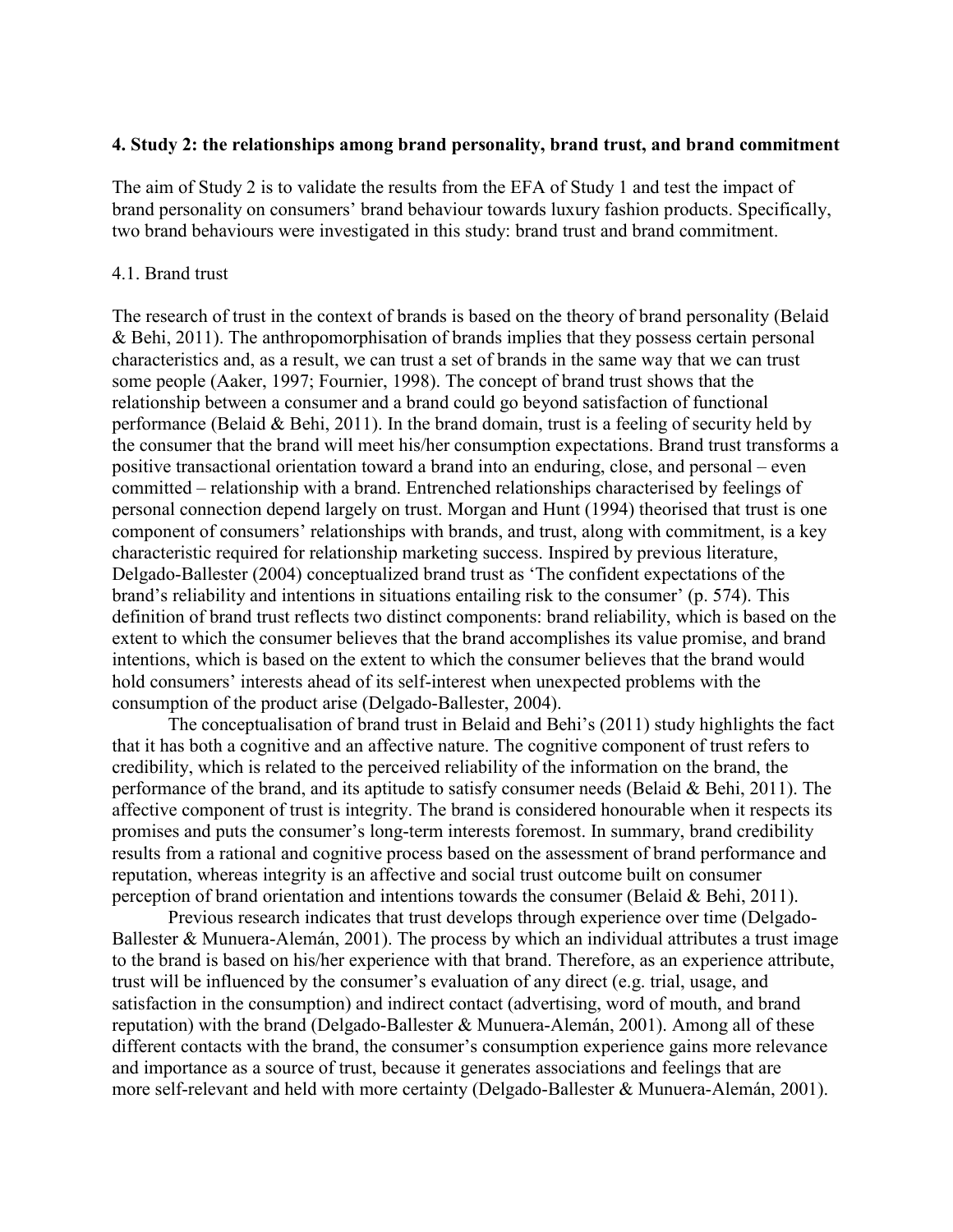## 4.2. Brand commitment

Commitment, a fundamental and powerful concept, refers to consumers' ultimate relationship disposition, encompassing beliefs, attitudes, and behaviours toward the brand and their relationship with that brand (Hess & Story, 2005). Commitment derives from a combination of personal and functional characteristics of developing consumer–brand relationships. Commitment has generally been conceptualised as an intention and a desire for continuity in the relationship. In the brand context, commitment is defined as the consumer's strong willingness to maintain a lasting relationship with the brand (Morgan & Hunt, 1994). Commitment has a significant role in cultivating attitudinal loyalty, since commitment reflects the customers' selfevaluation of the consumption context and the active decision to engage in a long-term relationship with a brand or a firm (Evanschitzky, Iyer, Plassmann, Niessing, & Meffert, 2006).

Brand commitment refers more to the economic, emotional, and/or psychological attachments that the customer may have toward the brand (Evanschitzky et al., 2006). Some researchers acknowledge two distinct types of commitment – one that is more emotional in nature and another that is more economic in its structure (Belaid & Behi, 2011; Evanschitzky et al., 2006). The emotional type is labelled affective commitment, and the economic type is labelled calculative commitment. The consumer's belief in the superiority of the brand, the perception of the differences between brands, and notably a high perceived risk during the purchase are the major motivations of calculative commitment (Belaid & Behi, 2011). Affective commitment is based on the pleasure of maintaining a relationship with a brand and on the development of an emotional attachment. Affective commitment refers to consumers' devotion and their identification with the brand without any material consideration (Belaid & Behi, 2011; Evanschitzky et al., 2006).

#### 4.3. The impact of brand personality on brand trust and brand commitment

Consumers in our changing social world consistently wish to satisfy their need for love, intimacy, and closeness to their own image. Companies strive to respond to this social development by attaching a distinctive brand personality to their products and services to meet their customers' personal needs. Thus, companies try to infuse their products with specific attributes that create a continuous brand image. It is thought that brand personality is one important component of brand image that can help build brand equity and consumers use brand personality dimensions as determinants of value added to the brand (Biel, 1993; Keller, 1993). Brand personality ensures consistent brand image over the time and allows consumers to express their personalities (Aaker, 1997). Building unique and desirable brand personality will have a great influence in the development of favourable attitudinal and behavioural brand-related outcomes (Su & Tong, 2016).

Brand personality is created and maintained in the mind of the consumer as a reflection of the perception of the brand; therefore, it can have a meaningful and significant impact on both brand trust and brand commitment. Brand personality impacts consumers' perceptual processing of product information and may create a basis for differentiation, which impacts what customers think and feel about brands particularly with regard to perceived quality and perceived value, and further impacts customers' attitude and behaviour (Su & Tong, 2016).

Brand personality is a means of differentiation within a product category and an important factor affecting preference (Su & Tong, 2016). It arouses feelings and raises the level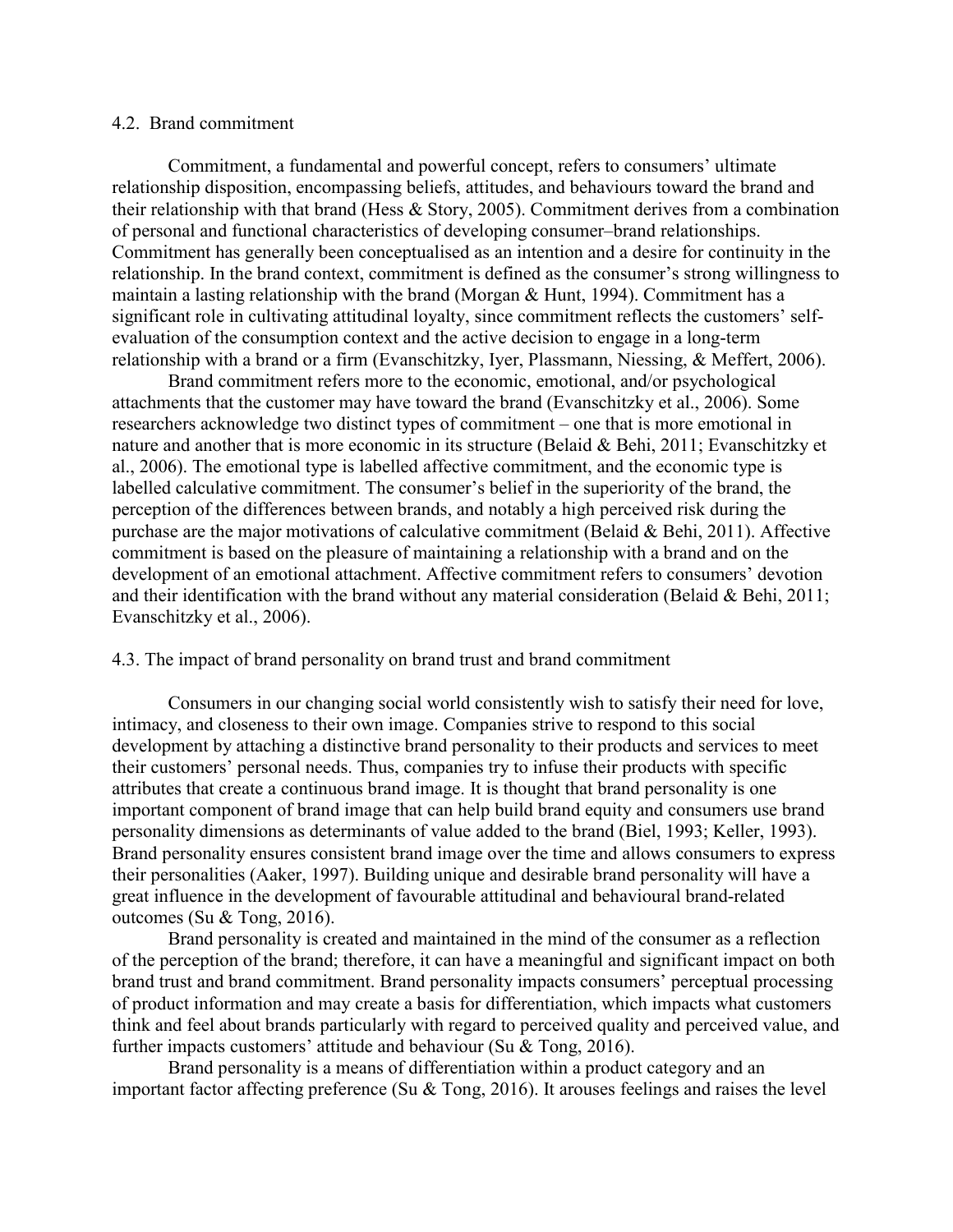of brand trust and brand affect (Su & Tong, 2016; Sung & Kim, 2010). Research has shown that well-established brand personality can help consumers strengthen their brand emotional ties, boosts consumer preference, induces emotions in consumers, and has a positive relationship with levels of trust and loyalty (Brakus, Schmitt, & Zarantonello, 2009; Louis & Lombart, 2010; Su & Tong, 2016; Sung & Kim, 2010).

# 4.4. The relationship between brand trust and brand commitment

Most researchers agree that trust comes from a feeling of security that a brand will meet a consumer's expectations, and it represents the willingness of a consumer to accept vulnerability due to positive expectations (Chaudhuri & Holbrook, 2001). Since commitment entails vulnerability, a consumer will only seek trustworthy brands (Morgan & Hunt, 1994). Prior studies have shown that trust is a major determinant of relationship commitment and brand trust is a key variable in the development of an enduring desire to maintain a relationship in the long term with a brand (Chaudhuri & Holbrook, 2001; Delgado-Ballester & Munuera-Alemán, 2001; Morgan & Hunt, 1994). Brand trust represents the recognition that brand value can be created and developed with the management of some aspects that go beyond consumer's satisfaction with the functional performance of the product and its attributes (Delgado-Ballester & Munuera-Alemán, 2001; Morgan & Hunt, 1994). Commitment has its roots in identification, shared values, attachment, and trust (Morgan & Hunt, 1994). Trust would be the cardinal forerunner of consumer commitment; once consumers have established trust in a brand, they are willing to engage in a long-term relationship with it. Relationships characterised by trust are so highly valued that consumers will desire to commit themselves to such relationships (Morgan & Hunt, 1994). Delgado-Ballester and Munuera-Alemán (2001) affirmed the importance of trust in developing positive and favourable attitudes, and resulting in a commitment to a certain brand as the maximum expression of a successful relationship between the consumer and the brand.

# 4.5. Research model

For the purpose of this study, a conceptual framework was developed and is shown in Figure 2: brand personality is considered a latent-independent (exogenous) variable, while brand trust and brand commitment are considered latent-dependent (endogenous) variables. In our model, brand personality (whole personality) is conceived as a second-order factor that is determined and measured by six brand personality dimensions identified in this study.



Figure 2. Conceptual framework

# 4.6. Method

# 4.6.1. Data collection and the sample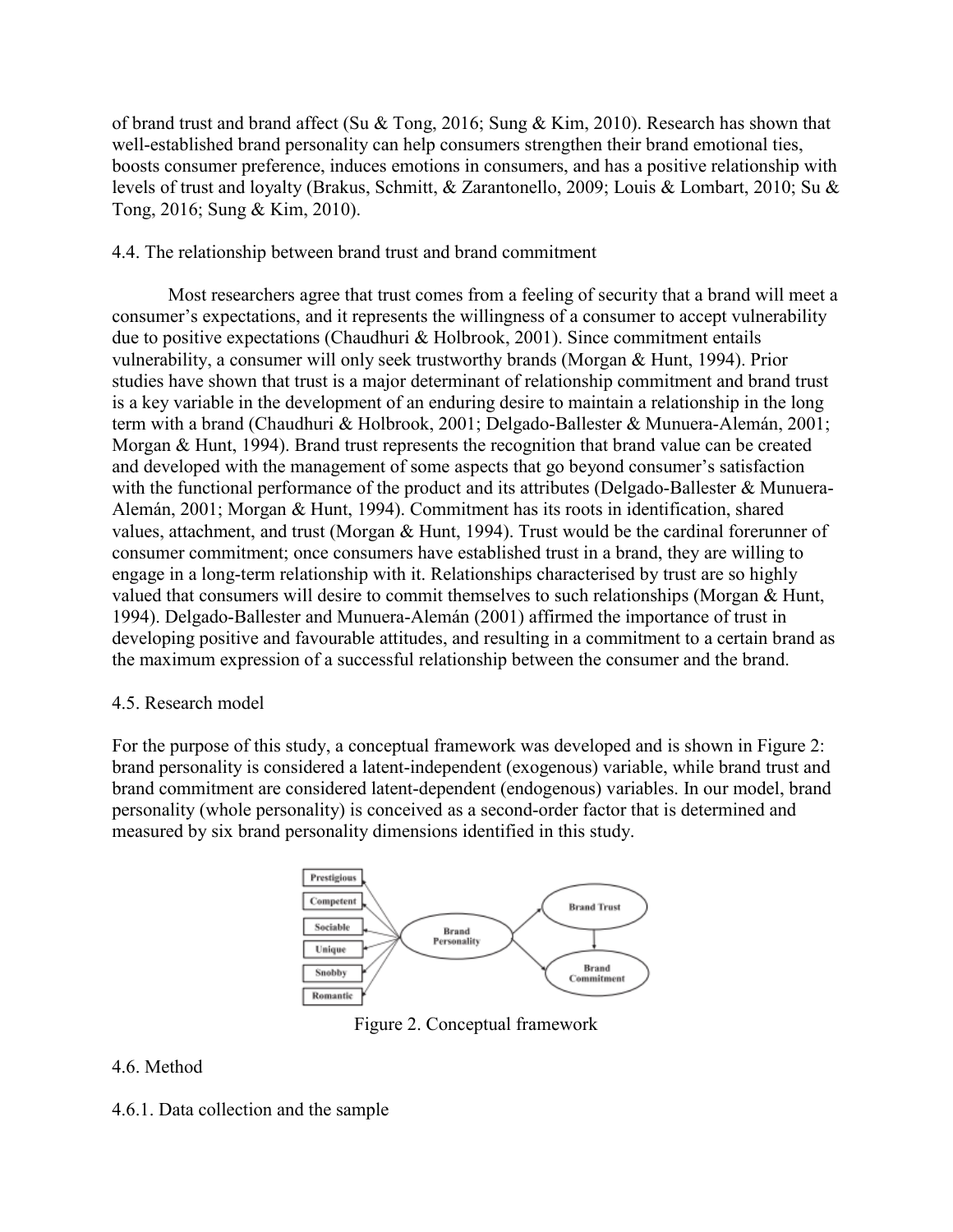The research employed shopping centre intercept surveys to collect consumer information. Shopping centres were selected based on a marketing investigation. The choice criterion was whether some of the selected luxury fashion brands included in the study were available in the shopping centre. Two shopping centres were selected in two mid-sized cities in the US, one in each city. Respondents were selected from customers who were willing to complete a questionnaire while shopping in these two centres. An incentive (a small gift) was offered with each questionnaire to increase response rates, but participation was entirely voluntary.

A total of 270 respondents participated in the survey and 257 valid questionnaires were collected. The majority of the participants had purchased luxury fashion brands before (67%) and 60% of them were female. Of the respondents, about 52 % were under 25 years of age, 26 % were from 25 to 44 years old, and over 20 % were over 45 years old. The most prevalent ethnic group was Caucasian (60%), followed by African-American (30%). About 48 % of the respondents reported a family household annual income in 2014 between \$75,000 and \$150,000, and more than 15 % of respondents had a household annual income more than \$150,000.

## 4.6.2. Measurement scale of dependent variables

Brand trust and brand commitment were measured by existing scales. The 11 items measuring brand trust were mainly borrowed from Delgado-Ballester (2004). Some of the sample items were 'I could rely on the brand name to solve the problem' and 'The brand name would be honest and sincere in addressing my concerns'. Eight items measuring brand commitment were developed based on several previous studies (Beatty, Homer, & Kahle, 1988; Delgado-Ballester & MunueraAlemán, 2001; Louis & Lombart, 2010). Some of the sample items were 'I recommend buying the brand' and 'I have a lot of affection for this brand'. Each statement was rated on a 5-point Likert scale  $(1 =$  strongly disagree to  $5 =$  strongly agree).

# 4.7. Data analysis and results

# 4.7.1. Confirmatory factor analysis for luxury fashion brand personality scale

A confirmatory factor analysis (CFA) was carried out to validate the results from the EFA of Study 1. This approach was employed to avoid capitalising on chance in the sample data when both EFA and CFA are performed with the same samples (Byrne, Shavelson, & Muthén, 1989). CFA was conducted ( $n = 257$ ) using Amos (the structural equation modelling package). The model fit criteria suggested by Hu and Bentler (1999) were used for the measurement model: x2 /df, Goodness-of-Fit Index (GFI), Comparative Fit Index (CFI), and Root Mean Square Error of Approximation (RMSEA). Fit indices of the six-factor model were satisfactory overall:  $x2/df =$ 1.85, GFI = 0.85, CFI = 0.90, and RMSEA = 0.06, suggesting that the model is adaptable and stable within the validation data-set.

All factor loadings were significant and varied from 0.52 to 0.82, satisfying the convergent validity criteria. In addition, following the procedure described by Anderson and Gerbing (1988), discriminant validity was tested by conducting  $\chi$ 2 difference tests between all possible pairs of constructs. The  $\gamma$ 2 difference tests confirmed significantly lower  $\gamma$ 2 values (P < .001) for the unconstrained model for all comparisons that were tested, implying the achievement of discriminant validity (Bagozzi & Phillips, 1982). Thus, both convergent validity and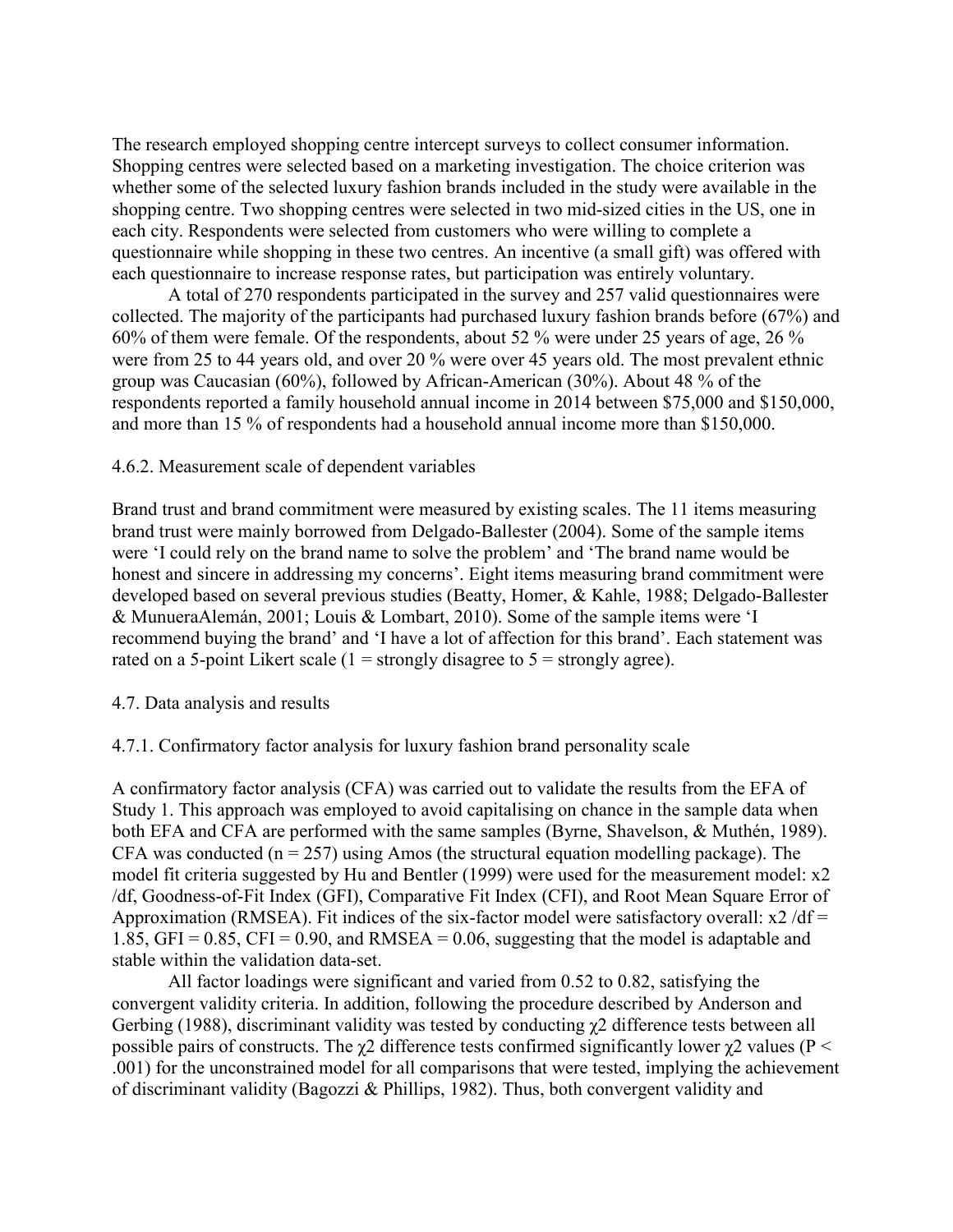discriminant validity were considered to have been established for the brand personality scale identified in this study

## 4.7.2. Reliability and validity of measures

Analogous to the framework of Allport (1961), which introduces the concept of a 'whole personality', brand personality in this study was measured as a reflective second-order factor with the six sub-dimensions mentioned above, standing for a general evaluation of the anthropomorphic inferences that consumers develop toward a brand (Brakus et al., 2009; Su & Tong, 2015). An EFA was first done on the 19 items measuring brand trust and brand commitment with a varimax rotation. EFA produced two distinct factors among the items (brand trust and brand commitment). During the EFA, one item that was not related to any factor was excluded from the next steps of the analysis. Cronbach's alpha coefficients were then used to examine the internal consistency of the items and items with adequate Cronbach's alphas were retained for the scales. The final Cronbach's alpha values for 'brand personality (whole personality)', 'brand trust', and 'brand commitment' were 0.75, 0.94, and 0.90, respectively, all of which were greater than the recommended cut-off value of 0.70 (Nunnally, 1978).

Next, the convergent and discriminant validity were assessed. A CFA for the measurement model with three constructs was performed. The goodness-of-fit statistics indicated that all criteria met the recommended values in the measurement model ( $\chi$ 2 /df = 1.92; GFI = 0.88; Adjusted Goodness-of-Fit Index (AGFI) = 0.84; CFI = 0.95; Root Mean Square Residual  $(RMR) = 0.08$ , and  $RMSEA = 0.06$ ). The results confirmed convergent validity since all items loaded significantly ( $P < .001$ ) on the underlying latent constructs (Anderson & Gerbing, 1988). Discriminant validity was tested by conducting  $\gamma$ 2 difference tests between all possible pairs of constructs (Anderson & Gerbing, 1988). The  $\chi$ 2 difference tests confirmed significant lower  $\chi$ 2 values ( $P < .001$ ) for the unconstrained model for all comparisons that were tested, implying the achievement of discriminant validity (Bagozzi & Phillips, 1982).

# 4.7.3. Results of the structural model

According to the purpose of this study, a structural equation model (see Figure 2) was developed with Amos to assess the statistical significance of the relationships among brand personality of luxury fashion brands, brand trust, and brand commitment. All of the fit measures indicated a good fit between the structural model and the data in the study ( $\gamma$ 2 /df = 1.91; GFI = 0.90; AGFI  $= 0.84$ ; CFI = 0.95; RMR = 0.07, and RMSEA = 0.06). Therefore, it seems feasible to carry out the analysis of the results of the structural model. The statistical results obtained from this study clearly indicated that brand personality has a significant impact on both brand trust ( $\beta$  = 0.66, t = 7.95) and brand commitment ( $\beta$  = 0.54, t = 6.73). The results also show that brand trust has a significant impact on brand commitment ( $\beta$  = 0.40, t = 4.97). The values of the parameters and their degree of significance are indicated in Table 2.

Table 2. Standardised coefficients and *T*-values.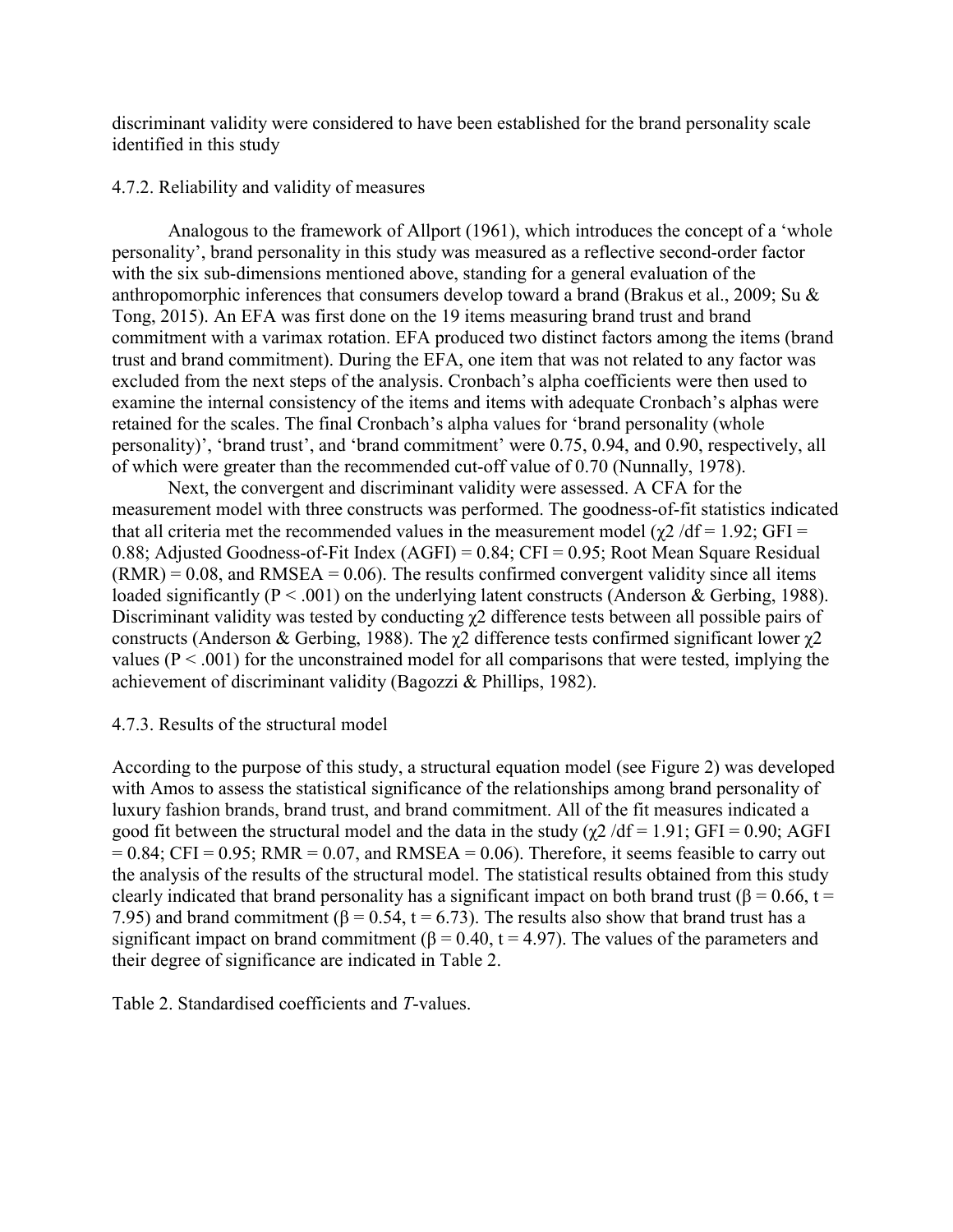| Independent<br>Variable     | Dependent<br>Variable      | <b>Standardised</b><br>coefficient | T-value | P-value |
|-----------------------------|----------------------------|------------------------------------|---------|---------|
| <b>Brand</b><br>personality | <b>Brand trust</b>         | 0.66                               | 7.95    | < 0.001 |
| <b>Brand</b><br>personality | <b>Brand</b><br>commitment | 0.54                               | 6.73    | < 0.001 |
| <b>Brand trust</b>          | <b>Brand</b><br>commitment | 0.40                               | 4.97    | < 0.001 |

# **5. Discussion and implications**

This research aims to explore and identify the personalities associated with luxury fashion brands and their relationships to brand trust and brand commitment. This research provides both theoretical and practical contributions.

Theoretically, it makes four contributions. First, this research develops a new set of personality traits that marketers may utilise to assess personalities of luxury fashion brands. Second, the findings from this research confirm that consumers do associate particular brand personality dimensions with specific brand categories (such as luxury fashion brands). Third, this research identifies a negative personality characteristic associated with luxury fashion brands, namely Snobby. Revelation of this factor as a dimension of brand personality shows that the negative aspects of personality also deserve careful consideration, especially when subjects are evaluating the personality of another entity rather than themselves (Kaplan et al., 2010). Fourth, our empirical results confirm the positive and statistically significant effect of brand personality on brand trust and brand commitment.

The implications of this research also are of significance for marketers in the field of luxury brands. Development of a strong brand personality clearly fosters the success of branding activities. Thus, the scale and the distinctive brand personality dimensions identified in this research can be used as a practical marketing tool for brand managers in the luxury fashion market. Specifically, we believe that our findings could be specifically applied to create and build luxury brands, or to address issues such as how to maintain a luxury brand image once it is established. In summary, through identifying the dimensions of the personality for luxury fashion brands, this research provides insights into the underlying values that consumers are seeking from luxury fashion consumption: the utilitarian, experiential, and symbolic values. This finding lends a theoretical guidance to the practitioners in the industry in their effort to build brand trust and brand commitment. Below, the results as well as the key practical implications of the results were summarised.

# 5.1. Personality of luxury fashion brands

Since luxury fashion brands are uniquely positioned between the fashion and the luxury industries, our results show that the personality of luxury fashion brands is a good combination of characteristics associated with luxury (Prestigious, Competent, Snobby, and Romantic) and characteristics associated with fashion (Sociable and Unique). This reflects the clear image of luxury fashion brands in consumers' minds. The six dimensions identified in this research indicate that the personality of luxury fashion brands can be characterised in terms of the functional dimension (Competent), the experiential dimension (Sociable, Unique, and Romantic), and the symbolic dimension (Prestigious and Snobby). This is similar to Keller's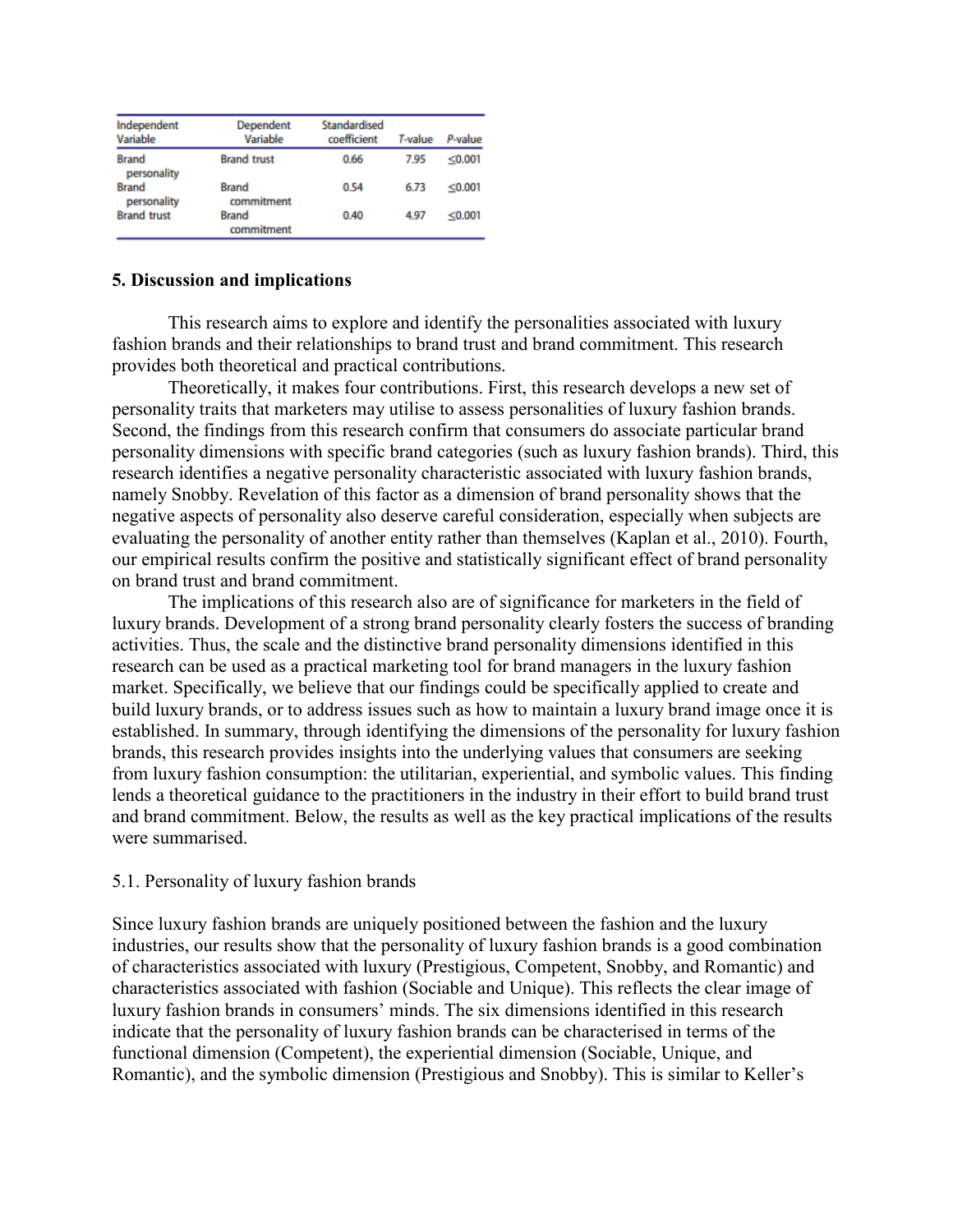(2003) general perspective on the benefits that brands provide for their consumers, 'the personal value and meaning that consumers attach to the brand's product attributes' (p. 596).

The consumption of luxury brands is oftentimes viewed as the symbol of social status and wealth (Vigneron & Johnson, 1999). The most important personality dimension identified in this research is Prestigious. This finding is consistent with the luxury brand positioning strategies: they are built on the premise of offering high symbolic value to a very selective segment of consumers, who are more focused on high status associations than the underlying price. Managers of luxury brands create and sustain the image of prestige and exclusivity through advertising, celebrity endorsement, selective distribution, premium pricing, and producing limited edition lines (Fionda & Moore, 2009). Remarkably but not surprisingly, a negative personality dimension emerged in this research, namely Snobby. It encompasses negative items such as greedy, haughty, and snobby. This dimension is the reflection of characteristics that define snobby (or conspicuous) on luxury fashion brands' personality. Conspicuous or luxury consumers can be categorised as snobs, who have higher socioeconomic status and prefer limited edition products, while refraining from products consumed by many (Corneo & Jeanne, 1997). Although a new luxury paradigm (individualistic type of luxury consumption driven by new needs and desires for experiences) is radically different from the traditional 'old' luxury consumption (motivated primarily by the desire for prestige and the public display of social status), the finding confirms that those top luxury brands are still portrayed by consumers as snobbish, class-oriented exclusivity goods and services that only a small segment of the population can afford or is willing to purchase (Granot & Brashear, 2008).

The results of this research support the notion that the key element that differentiates luxury from other industries is the paramount importance of creativity (Nueno & Quelch, 1998). The dimension of Sociable refers to characteristics such as friendly, spirited, and sociable, and the dimension of Unique consists of traits such as artistic, adventurous, and creative. Both dimensions emphasise the importance of creative excellence in luxury fashion product development. The fashion design element within the luxury fashion product is derived from investment in innovation, creativity, and the appointment of an eminent fashion designer, which together allow a company to achieve legitimacy and fashion authority (Fionda & Moore, 2009; Nueno & Quelch, 1998). This research also identified a very special dimension for luxury fashion brands, namely Romantic. Luxury brands have been working hard to enhance the 'emotional connections' with discerning mindsets. For example, Tiffany launched whatmakeslovetrue.com to those who want to take their romantic relationship forward. The emergence of the Romantic dimension in this research indicates that luxury fashion brands have been successfully creating the association of love and romance in consumers' minds. The dimension Competent in this research depicts traits such as having superior quality, reliable, refined, and authentic. It supports the notion that 'product excellence' is the primary prerequisite of luxury (Kapferer & Bastien, 2009). Luxury fashion brands are often portrayed as using best materials, best craftsmanship, having hand finishing, and having great attention to detail characteristics (Fionda & Moore, 2009; Giovannini et al., 2015).

### 5.2. The impact of brand personality on brand trust and commitment

The research results are in line with previous studies, in which researchers have posited that brand personality has a positive impact on brand trust and brand commitment (Fournier, 1998; Fournier & Yao, 1997; Morgan & Hunt, 1994; Sirgy, 1982). From a managerial point of view,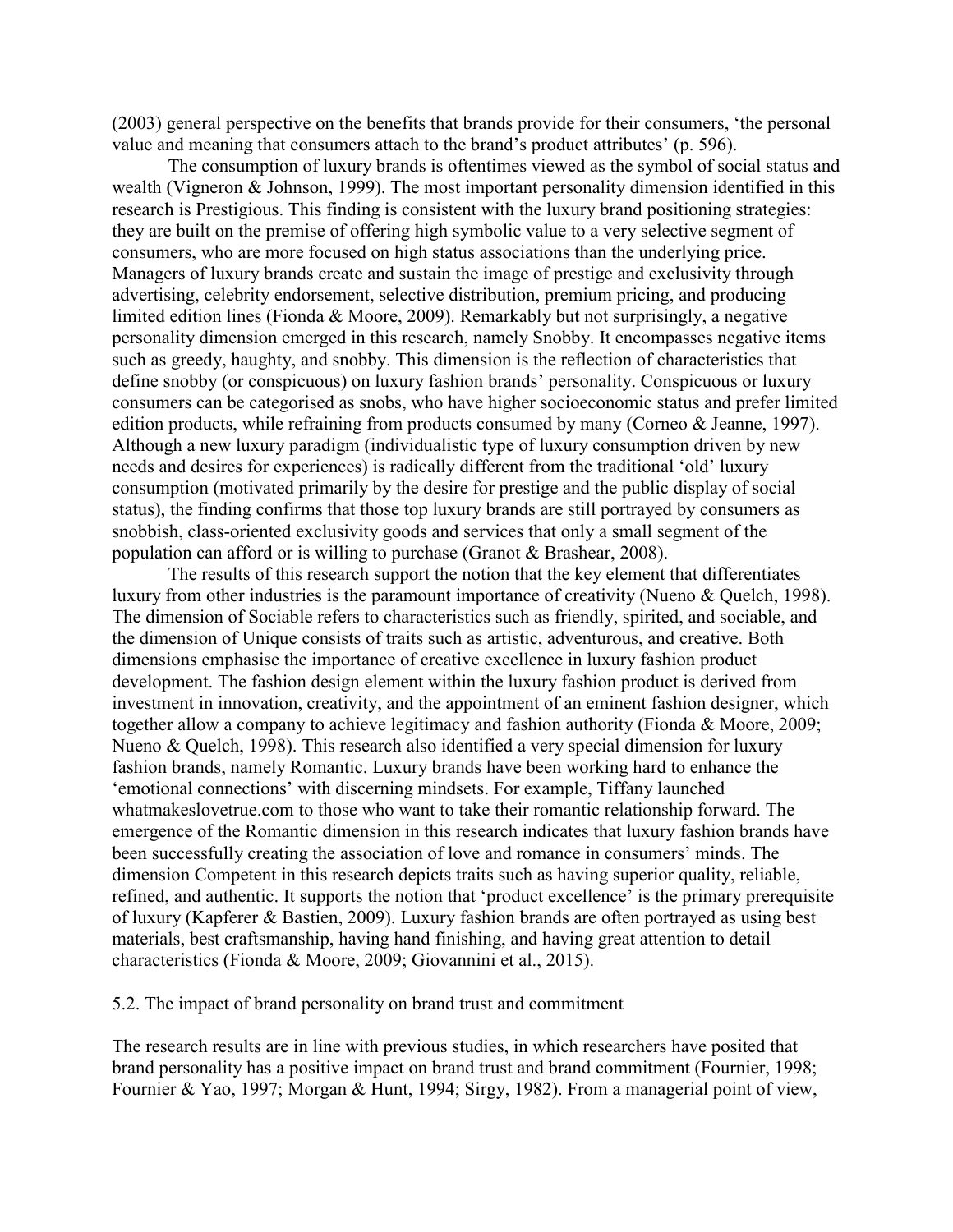these results imply that in order to enjoy the substantial competitive and economic advantages provided by a loyal customer base, luxury fashion brands should manage not only the customer satisfaction with the tangible/functional attributes of the brand but also intangible/symbolic attributes such as brand personality. Since American consumers seek luxury fashion brands that express some aspects of their own personality or image, personality traits should be used as a central driver in building trust and long-term relationship with their consumers. We believe the management need to focus on creating a strong, unique brand identity, and the positive brand personality traits identified in this study (Prestigious, Competent, Sociable, Unique, and Romantic) should be integrated in the positioning of the brand and communicated to targeted consumers.

This research has also identified the existing link between trust and commitment to the brand. It implies that consumer's commitment to a luxury brand would be the consequence of his/her trust in it. As symbol intensive brands, developing trust in luxury brands involves the development of a consumer–brand relationship that is largely based on personal experience with the brand (Elliott & Yannopoulou, 2007). This applies to any type of consumer interaction with the brand, from the actual product or service experience, the briefest communication with a company's representative, or a glance at a brand symbol to the brand's marketing communication approach. Thus, consistency in all aspects of the brand is essential in any brand strategy, and it requires the brand to engage in two-way communications with consumers in order to build a sense of intimacy. Recent research suggests that customers' trust in a luxury fashion brand can be strengthened via interaction with other users as well as the brand on social media sites (Godey et al., 2016; Kim & Ko, 2012).

## **6. Limitations and future research**

This research has a few limits, which constitutes areas for future research. First, our findings only reflect American consumers' brand personality perception of luxury fashion brands. For this reason, the scale ought to be reassessed with consumers from different cultural backgrounds, such as consumers in emerging markets (Aaker et al., 2001). Next, this study only examined the effect of whole personality on brand trust and brand commitment. Considering different dimensions of brand personality may exhibit different levels of influence on these two outcomes, future research may explore the effect of each dimension of brand personality identified in this research. Lastly, the influence of brand personality on other consequences should be studied in future research (e.g. brand attitude and willingness to pay a price premium).

## **Disclosure statement**

No potential conflict of interest was reported by the authors.

## **References**

Aaker, J. (1997). Dimensions of brand personality. Journal of Marketing Research, 34(3), 347– 356. Aaker, J. (1999). The malleable self: The role of self-expression in persuasion. Journal of Marketing Research, 36(1), 45–57.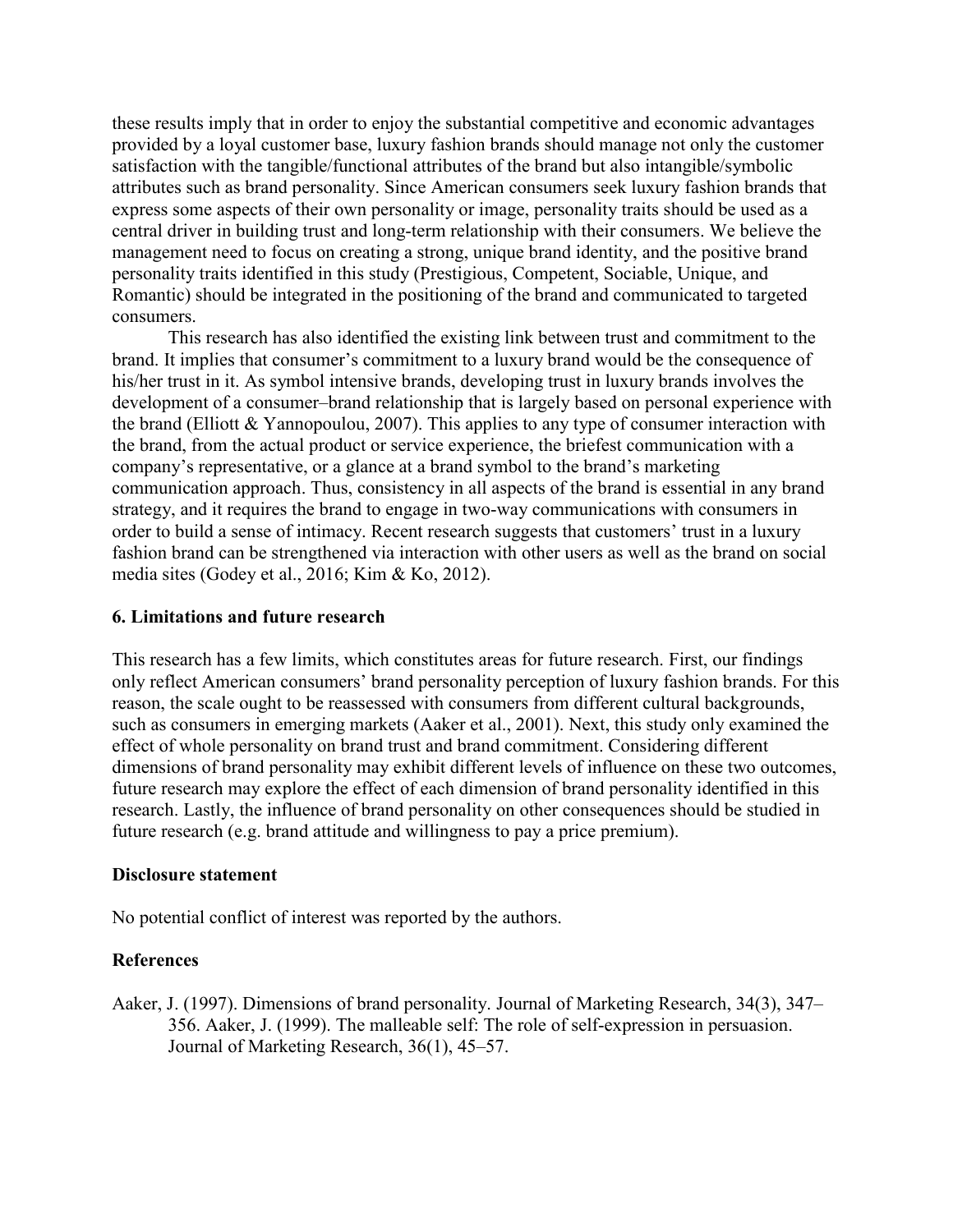- Aaker, J., Benet-Martínez, V., & Garolera, J. (2001). Consumption symbols as carriers of culture: A study of Japanese and Spanish brand personality constructs. Journal of Personality and Social Psychology, 81(3), 492–508.
- Aggarwal, P., & McGill, A.L. (2007). Is that car smiling at me? Schema congruity as a basis for evaluating anthropomorphized products. Journal of Consumer Research, 34(4), 468–479.
- Allport, G.W. (1961). Pattern and growth in personality. New York, NY: Holt, Rinehart & Winston.
- Amatulli, C., & Guido, G. (2011). Determinants of purchasing intention for fashion luxury goods in the Italian market: A laddering approach. Journal of Fashion Marketing and Management: An International Journal, 15(1), 123–136.
- Anderson, J.C., & Gerbing, D.W. (1988). Structural equation modeling in practice: A review and recommended twostep approach. Psychological Bulletin, 103(3), 411–423.
- Arora, R., & Stoner, C. (2009). A mixed method approach to understanding brand personality. Journal of Product & Brand Management, 18(4), 272–283.
- Austin, J.R., Siguaw, J.A., & Mattila, A.S. (2003). A re-examination of the generalizability of the Aaker brand personality measurement framework. Journal of Strategic Marketing, 11 (2), 77–92.
- Azoulay, A., & Kapferer, J.-N. (2003). Do brand personality scales really measure brand personality? Journal of Brand Management, 11(2), 143–155.
- Bagozzi, R.P., & Phillips, L.W. (1982). Representing and testing organizational theories: A holistic construal. Administrative Science Quarterly, 27(3), 459–489.
- Beatty, S.E., Homer, P., & Kahle, L.R. (1988). The involvement–commitment model: Theory and implications. Journal of Business Research, 16(2), 149–167. doi:10.1016/ 0148- 2963(88)90039-2
- Belaid, S., & Behi, A.T. (2011). The role of attachment in building consumer-brand relationships: An empirical investigation in the utilitarian consumption context. Journal of Product & Brand Management, 20(1), 37–47.
- Belk, R.W. (1988). Possessions and the extended self. Journal of Consumer Research, 15(2), 139–168.
- Biel, A.L. (1993). Converting image into equity. In D. A. Aaker & A. L. Biel (Eds.), Brand equity and advertising (pp. 67– 82). Hillsdale, NJ: Lawrence Erlbaum Associates.
- Bosnjak, M., Bochmann, V., & Hufschmidt, T. (2007). Dimensions of brand personality attributions: A personcentric approach in the German cultural context. Social Behavior and Personality: An International Journal, 35(3), 303–316.
- Brakus, J.J., Schmitt, B.H., & Zarantonello, L. (2009). Brand experience: What is it? How is it measured? Does it affect loyalty? Journal of Marketing, 73(3), 52–68.
- Byrne, B.M., Shavelson, R.J., & Muthén, B. (1989). Testing for the equivalence of factor covariance and mean structures: The issue of partial measurement invariance. Psychological Bulletin, 105(3), 456–466.
- Chaudhuri, A., & Holbrook, M.B. (2001). The chain of effects from brand trust and brand affect to brand performance: The role of brand loyalty. Journal of Marketing, 65(2), 81– 93.
- Churchill, G.A. (1979). A paradigm for developing better measures of marketing constructs. Journal of Marketing Research, 16(1), 64–73.
- Corneo, G., & Jeanne, O. (1997). Conspicuous consumption, snobbism and conformism. Journal of Public Economics, 66(1), 55–71.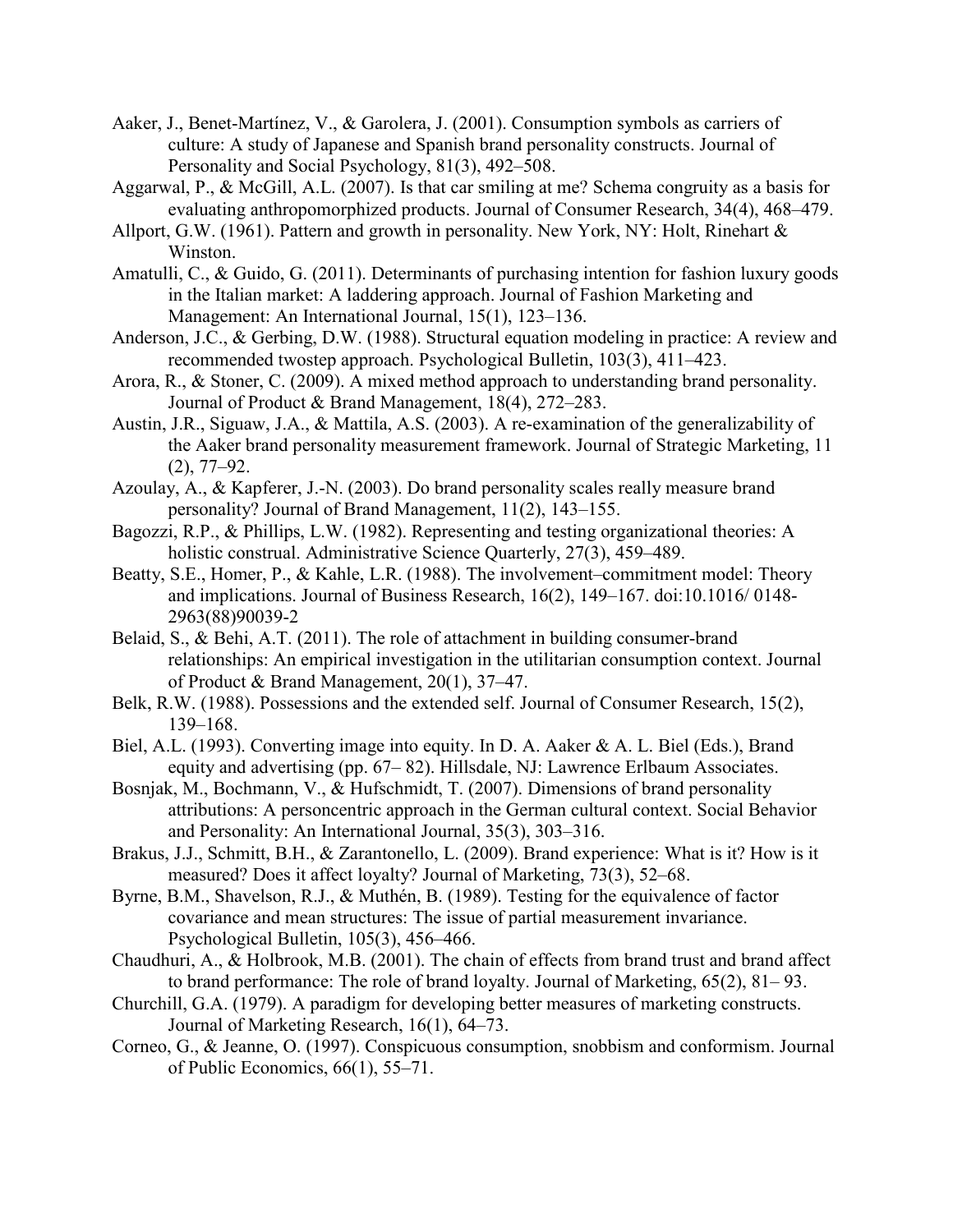- Costa, P.T., & McCrae, R.R. (1992). Revised NEO Personality Inventory and NEO Five Factor Inventory Professional Manual. Odessa, FL: Psychological Assessment Resources.
- Cui, A.P., Albanese, P.J., Jewell, R.D., & Hu, M.Y. (2008). Profiling the brand personality of specific brands. Advances in Consumer Research, 35, 534–541.
- Delgado-Ballester, E. (2004). Applicability of a brand trust scale across product categories: A multigroup invariance analysis. European Journal of Marketing, 38(5/6), 573–592. doi:10.1108/03090560410529222
- Delgado-Ballester, E., & Munuera-Alemán, J.L. (2001). Brand trust in the context of consumer loyalty. European Journal of Marketing, 35(11/12), 1238–1258.
- Ekinci, Y., & Hosany, S. (2006). Destination personality: An application of brand personality to tourism destinations. Journal of Travel Research, 45(2), 127–139.
- Elliott, R., & Yannopoulou, N. (2007). The nature of trust in brands: A psychosocial model. European Journal of Marketing, 41(9/10), 988–998. doi:10.1108/ 03090560710773309
- Escalas, J.E., & Bettman, J.R. (2005). Self-construal, reference groups, and brand meaning. Journal of Consumer Research, 32(3), 378–389.
- Evanschitzky, H., Iyer, G.R., Plassmann, H., Niessing, J., & Meffert, H. (2006). The relative strength of affective commitment in securing loyalty in service relationships. Journal of Business Research, 59(12), 1207–1213. doi:10. 1016/j.jbusres.2006.08.005
- Fionda, A.M., & Moore, C.M. (2009). The anatomy of the luxury fashion brand. Journal of Brand Management, 16(5/6), 347–363.
- Fournier, S. (1998). Consumers and their brands: Developing relationship theory in consumer research. Journal of Consumer Research, 24(4), 343–353.
- Fournier, S., & Yao, J.L. (1997). Reviving brand loyalty: A reconceptualization within the framework of consumerbrand relationships. International Journal of Research in Marketing, 14(5), 451–472. doi:10.1016/S0167-8116 (97)00021-9
- Freling, T.H., Crosno, J., & Henard, D. (2011). Brand personality appeal: Conceptualization and empirical validation. Journal of the Academy of Marketing Science, 39(3), 392–406.
- Geuens, M., Weijters, B., & De Wulf, K. (2009). A new measure of brand personality. International Journal of Research in Marketing, 26(2), 97–107.
- Giovannini, S., Xu, Y., & Thomas, J. (2015). Luxury fashion consumption and Generation Y consumers: Self, brand consciousness, and consumption motivations. Journal of Fashion Marketing and Management: An International Journal, 19(1), 22–40. doi:10.1108/JFMM-08-2013-0096
- Godey, B., Manthiou, A., Pederzoli, D., Rokka, J., Aiello, G., Donvito, R., & Singh, R. (2016). Social media marketing efforts of luxury brands: Influence on brand equity and consumer behavior. Journal of Business Research, 69(12), 5833– 5841. doi:10.1016/j.jbusres.2016.04.181
- Granot, E., & Brashear, T. (2008). From luxury to populence: Inconspicuous consumption as described by female consumers. Psychology, 14(1&2), 41–51.
- Hair, J.F., Black, W.C., Barry, B.J., Anderson, R.E., & Tatham, R.L. (2006). Multivariate data analysis. Englewood Cliffs, NJ: Prentice Hall.
- Heine, K. (2009). Using personal and online repertory grid methods for the development of a luxury brand personality. The Electronic Journal of Business Research Methods, 7(1), 25–38. Available from [www.ejbrm.com](http://www.ejbrm.com/)
- Hess, J., & Story, J. (2005). Trust-based commitment: Multidimensional consumer-brand relationships. Journal of Consumer Marketing, 22(6), 313–322.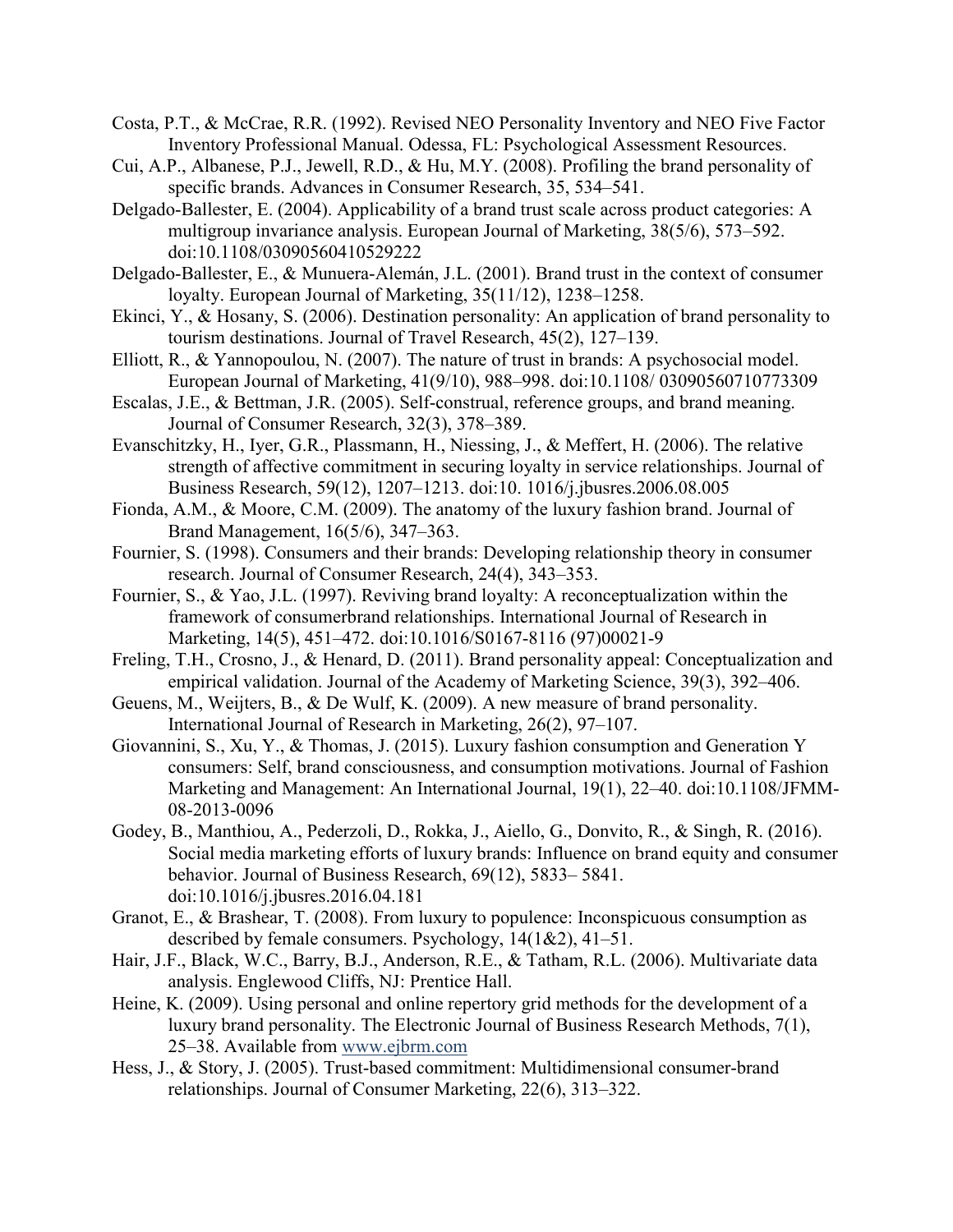- Hu, L, & Bentler, P. M. (1999). Cutoff criteria for fit indexes in covariance structureanalysis: conventional criteria versus new alternatives. Structural Equation Modeling, 6(1), 1–55.
- Jay, E. (2012). New breed of consumer shakes up luxury fashion. Retrieved from http://www.mobilemarketer.com/ cms/opinion/columns/12361.html
- Kang, Y.-J., & Park, S.-Y. (2016). The perfection of the narcissistic self: A qualitative study on luxury consumption and customer equity. Journal of Business Research, 69(9), 3813– 3819. doi:10.1016/j.jbusres.2015.12.073
- Kapferer, J.N., & Bastien, V. (2009). The specificity of luxury management: Turning marketing upside down. Journal of Brand Management, 16(5/6), 311–322.
- Kaplan, M.D., Yurt, O., Guneri, B., & Kurtulus, K. (2010). Branding places: Applying brand personality concept to cities. European Journal of Marketing, 44(9/10), 1286–1304.
- Keller, K.L. (1993). Conceptualizing, measuring, and managing customer-based brand equity. The Journal of Marketing, 57(1), 1–22.
- Keller, K.L. (2003). Brand synthesis: The multidimensionality of brand knowledge. Journal of Consumer Research, 29(4), 595–600.
- Keller, K.L. (2009). Managing the growth tradeoff: Challenges and opportunities in luxury branding. Journal of Brand Management, 16(5/6), 290–301. doi:10.1057/bm.2008.47
- Kim, J., Baek, T.H., & Martin, H.J. (2010). Dimensions of news media brand personality. Journalism & Mass Communication Quarterly, 87(1), 117–134.
- Kim, A., & Ko, E. (2012). Do social media marketing activities enhance customer equity? An empirical study of luxury fashion brand. Journal of Business Research, 65(10), 1480– 1486. doi:10.1016/j.jbusres.2011.10.014
- Kim, K., Ko, E., Xu, B., & Han, Y. (2012). Increasing customer equity of luxury fashion brands through nurturing consumer attitude. Journal of Business Research, 65(10), 1495–1499.
- Louis, D., & Lombart, C. (2010). Impact of brand personality on three major relational consequences (trust, attachment, and commitment to the brand). Journal of Product & Brand Management, 19(2), 114–130.
- Maehle, N., Otnes, C., & Supphellen, M. (2011). Consumers' perceptions of the dimensions of brand personality. Journal of Consumer Behaviour, 10(5), 290–303.
- Milas, G., & Mlačić, B. (2007). Brand personality and human personality: Findings from ratings of familiar Croatian brands. Journal of Business Research, 60(6), 620–626.
- Morgan, R.M., & Hunt, S.D. (1994). The commitment-trust theory of relationship marketing. Journal of Marketing, 58 (3), 20–38. doi:10.2307/1252308
- Nueno, J.L., & Quelch, J.A. (1998). The mass marketing of luxury. Business Horizons, 41(6), 61–68.
- Nunnally, J.C. (1978). Psychometric theory (2nd ed.). New York, NY: McGraw-Hill.
- Plummer, J.T. (1985). How personality makes a difference. Journal of Advertising Research, 24(6), 27–31.
- Plummer, J.T. (2000). How personality makes a difference. Journal of Advertising Research, 40(6), 79–83.
- Shukla, P., Banerjee, M., & Singh, J. (2016). Customer commitment to luxury brands: Antecedents and consequences. Journal of Business Research, 69(1), 323–331. doi:10.1016/ j.jbusres.2015.08.004
- Silverstein, M., & Fiske, N. (2003). Trading up: The new American luxury. New York, NY: Portfolio Penguin Group.